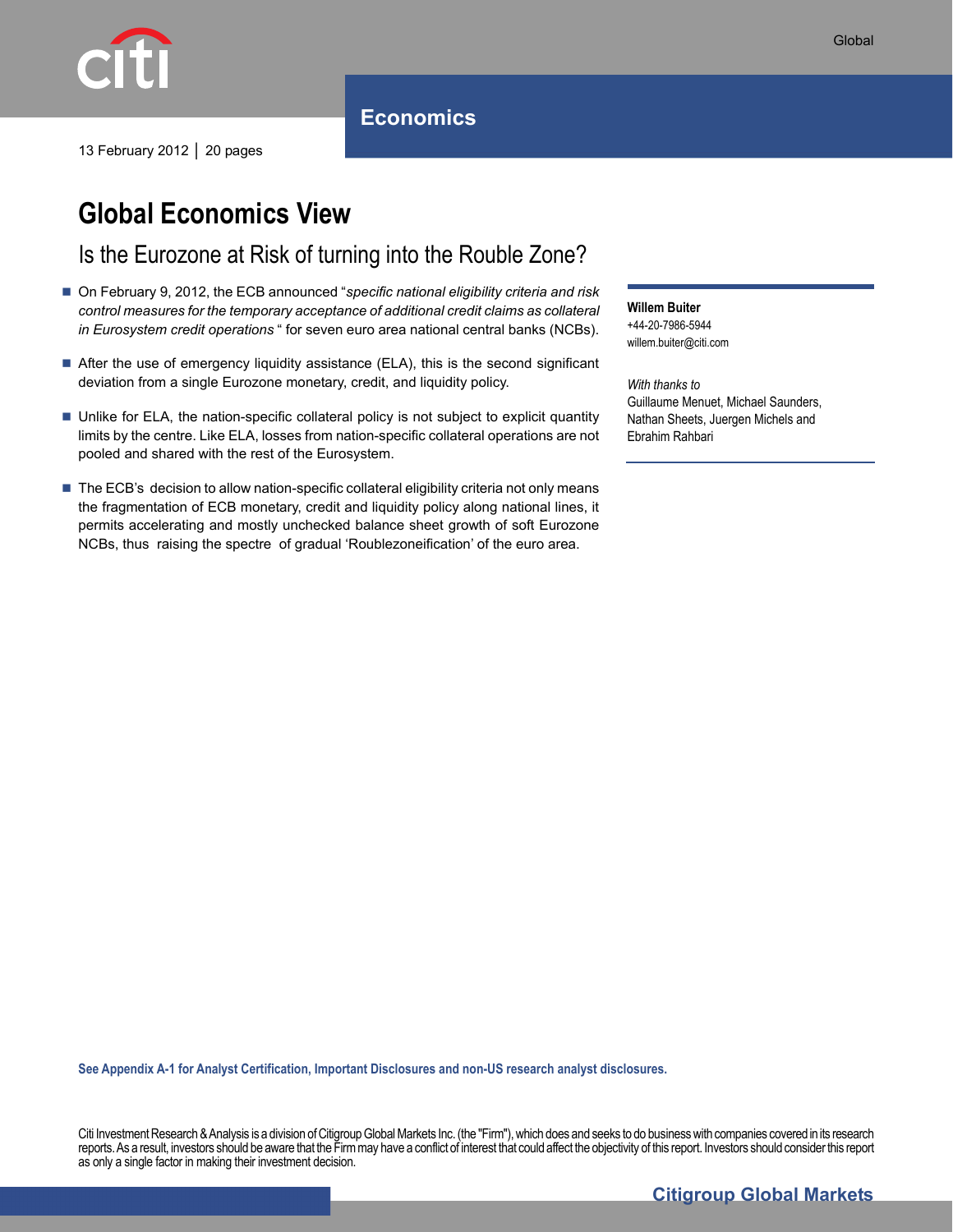**In the Rouble Zone, allowing the national central banks freedom to create central bank credit at will precipitated hyperinflation** 

**Before monetary union, the national central banks in the euro area had different operating procedures and practices** 

# **Is the Eurozone at Risk of Turning into the Rouble Zone?**

## **Introduction**

### **1a. From the Rouble Zone …**

Following the collapse of the Soviet Union at the end of 1991, its monetary arrangements survived for a while. During the first half of 1992 all 15 independent successor states shared a monetary union using the rouble (the Rouble Zone). The minimal political cohesion and fiscal infrastructure to support a multi-country Rouble Zone was absent, however. In addition, there was a fatal design flaw in the monetary arrangements themselves. The Central Bank of Russia took over the State Bank of the USSR (Gosbank) and remained the only national central bank in the former Soviet Union to have the right to issue rouble currency (notes and coins). However, each of the 14 national central banks in the other former Soviet Republics (formerly the main branches of Gosbank in these Republics) could create central bank credit at will, without any central (or Russian) control over national and aggregate credit creation. This invitation to free-ride on the other members of the monetary union led to accelerating inflation and eventually hyperinflation in the former Soviet Republics. One by one, the non-Russian Rouble Zone member states peeled away or were pushed out and introduced national currencies. At the end of 1993, the Rouble Zone was de facto dead – some would argue that Russia too left the Rouble Zone when the Central Bank of Russia initiated, during July 1993, an exchange of banknotes just on Russian territory.

### **1b. …to the Eurozone?**

There is a warning in this episode for those in charge of the Eurosystem today.

When the Eurosystem (the European Central Bank (ECB) and the National Central Banks (NCBs) that had proceeded to full monetary union) started operating on January 1, 1999, there were 11 NCBs with different cultures, operating procedures and practices. There were different rules and conventions about the kind of collateral that would be acceptable in repurchase operations (repos) and other forms of collateralised lending, about the securities that could be purchased outright, about the terms and conditions on which repos and outright purchases could be conducted and about eligible counterparties in those transactions. Now there are 17 NCBs, but the Eurosystem has had 13 years to bed down. One would have hoped that by now a uniform set of rules, standards and practices would have emerged for the operational implementation of the common monetary, credit and liquidity policy. The opposite appears to be happening.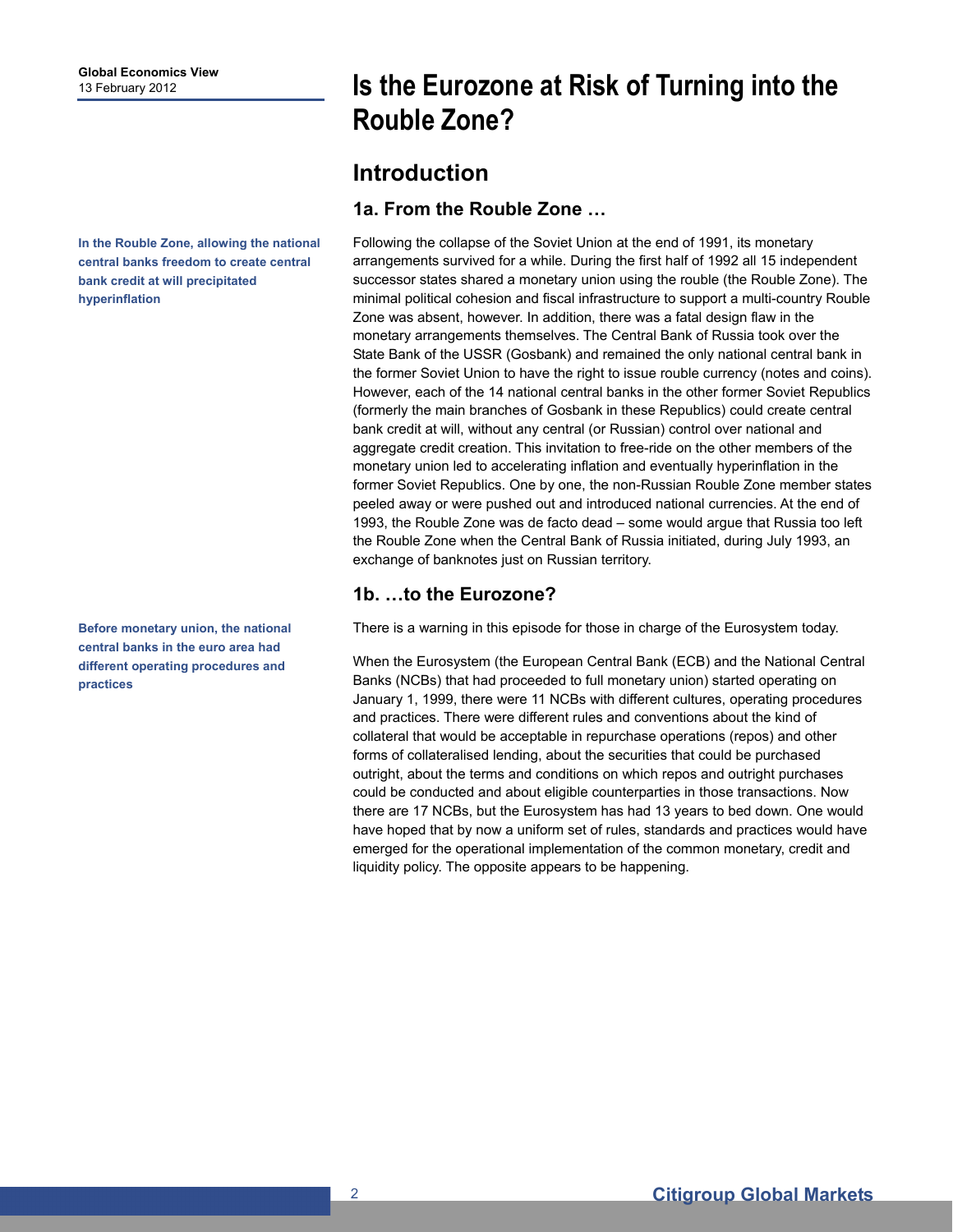**Eurozone monetary, credit and liquidity policy is supposed to have three key features:** 

- **I) a single, centrally decided interest rate and collateral policy**
- **II) decentralised operational implementation by the NCBs**
- **III) profit and loss sharing between all EA NCBs for all gains and losses arising from monetary policy operations.**

<span id="page-2-0"></span>**Emergency liquidity assistance (ELA) may be granted by individual NCBs on terms different from regular Eurosystem operations, but is subject to a number of constraints set by the ECB Governing Council.** 

Eurozone monetary policy, credit policy and liquidity policy (MCL policy) is supposed to have three key features – features necessary for there to be a single Eurozonewide monetary, credit and liquidity policy, rather than 17 national policies. First, interest rate policy, collateral policy (including the valuation of illiquid collateral and the terms and conditions applied to all collateralised lending and to open market operations generally), are decided centrally by the 23-member Governing Council (GC) of the ECB – the 17 NCB Governors and the 6 members of the Executive Board of the ECB. Most decisions are taken on a one person-one vote basis, with the Governor of the Central Bank of Malta having the same weight as the President of the Bundesbank. Decisions having to do with ECB and NCB capital and certain other profit-and-loss sharing matters between the ECB and the NCBs are decided by an equity-share-weighted voting rule, under which the Bundesbank has 27.06 percent of the vote and the Central Bank of Malta 0.09 percent. <sup>12</sup> Second, the operational implementation of the centrally decided MCL policy is left to the NCBs. Third, losses and profits made by the ECB and the NCBs in the implementation of the common MCL policy are shared among the NCBs in proportion to their share in the ECB capital.

The reality is somewhat different. Especially since the beginning of the financial crisis in August 2007, we think there has been creeping 'Roublezonefication' of Eurozone MCL policy. This creep may be about to turn into a trot.

## **ELA**

Emergency Liquidity Assistance (ELA) facilities can be created by national central banks when the counterparty banks in their jurisdictions can no longer fund themselves at the regular facilities of the Eurosystem, either because their creditworthiness has deteriorated too much or because the quality of the collateral they offer is too poor to be acceptable at the Eurosystem. The ELA facilities can, subject to a number of provisos, take collateral not acceptable at the Eurosystem from counterparties that are not sufficiently creditworthy to access the Eurosystem.

<sup>&</sup>lt;sup>1</sup> <http://www.ecb.int/ecb/orga/capital/html/index.en.html>

<sup>&</sup>lt;sup>2</sup> Article 10.3 of Protocol 4 states "For any decisions to be taken under Articles 28, 29, 30, 32 and 33, the votes in the Governing Council shall be weighted according to the national central banks' shares in the subscribed capital of the ECB. The weights of the votes of the members of the Executive Board shall be zero. A decision requiring a qualified majority shall be adopted if the votes cast in favour represent at least two thirds of the subscribed capital of the ECB and represent at least half of the shareholders. … " Article 28 concerns the 'Capital of the ECB', Article 29 concerns the 'Key for capital subscription', Article 30 concerns the 'Transfer of foreign reserve assets to the ECB', Article 32 concerns the 'Allocation of monetary income of national central banks' and Article 33 the 'Allocation of net profits and losses of the ECB'.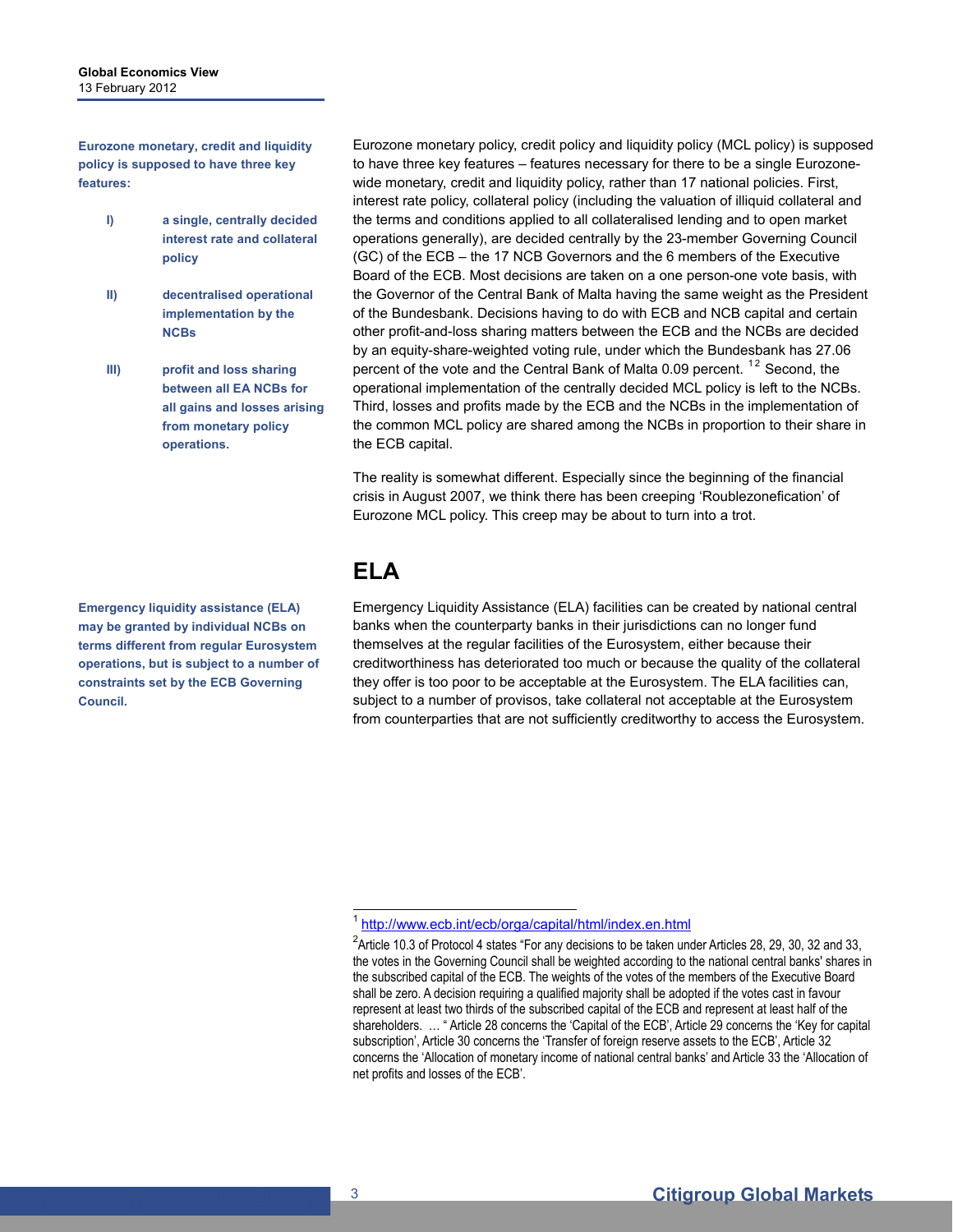- **i) the ECB has to approve the limit on the total size of the ELA facility**
- **ii) ELA terms and conditions are typically more onerous than for usual Eurosystem operations**
- **iii) ELA exposure is exposure of the NCB in question, not the Eurosystem. This 'safeguard' implies the fragmentation of Eurosystem monetary policy along national lines.**

**Details on ELA terms, procedures and total size are in general not publically available** 

First, the GC of the ECB determines the limit on the total size of the ELA facility. $3$ Second, the terms and conditions (interest rates, valuation, haircuts etc.) set by the ELA facility typically are more onerous than those available at the regular credit facilities of the Eurosystem. These terms and conditions too are subject to approval by the GC of the ECB. $^4$  $^4$  Third, although the liabilities of the ELA facility are Eurosystem liabilities (base money or non-monetary liabilities), the exposure of the ELA facility is not an exposure of the Eurosystem. Instead it is an exposure just of the NCB in question (see also Section 3 below). A full sovereign indemnity or guarantee by the national sovereign for this exposure of the NCB is supposed to be given. This protects the Eurosystem against losses that may be incurred by the ELA facility, as long as the loss-absorption capacity of the NCB and its sovereign are adequate. When the NCB in question has little or no conventional loss absorption capacity (capital plus reserves plus any capital gains it may be able to realise from its revaluation account) the fact that its credit creation capacity is controlled and capped by the GC of the ECB means that it cannot use seigniorage (the profits from the issuance of central bank money [base money]) to meet its commitments.<sup>[5](#page-3-2)</sup> The guarantee of the sovereign is not worth much if the sovereign itself is insolvent or at high risk of insolvency, as is the case, for instance, with Greece, Portugal and Ireland, in our view.

The way in which NCBs account for the ELA activities is not standardised. From the published data it is difficult to extract a complete picture. Figure 1 represents our best effort at recovering the scale and scope of ELA activities by NCBs in the Eurosystem.

<span id="page-3-0"></span>The solution of the GC only has a veto over the size of the ELA facility, but does not actually set the size, that is, the NCB makes a proposal about the size of the ELA and the GC has the right to veto this.

 $4$  We assume that, because profit-and-loss sharing arrangements are involved, the voting is weighted by the NCB's equity shares in the ECB.

<span id="page-3-2"></span><span id="page-3-1"></span><sup>5</sup> See Buiter (2010, 2012).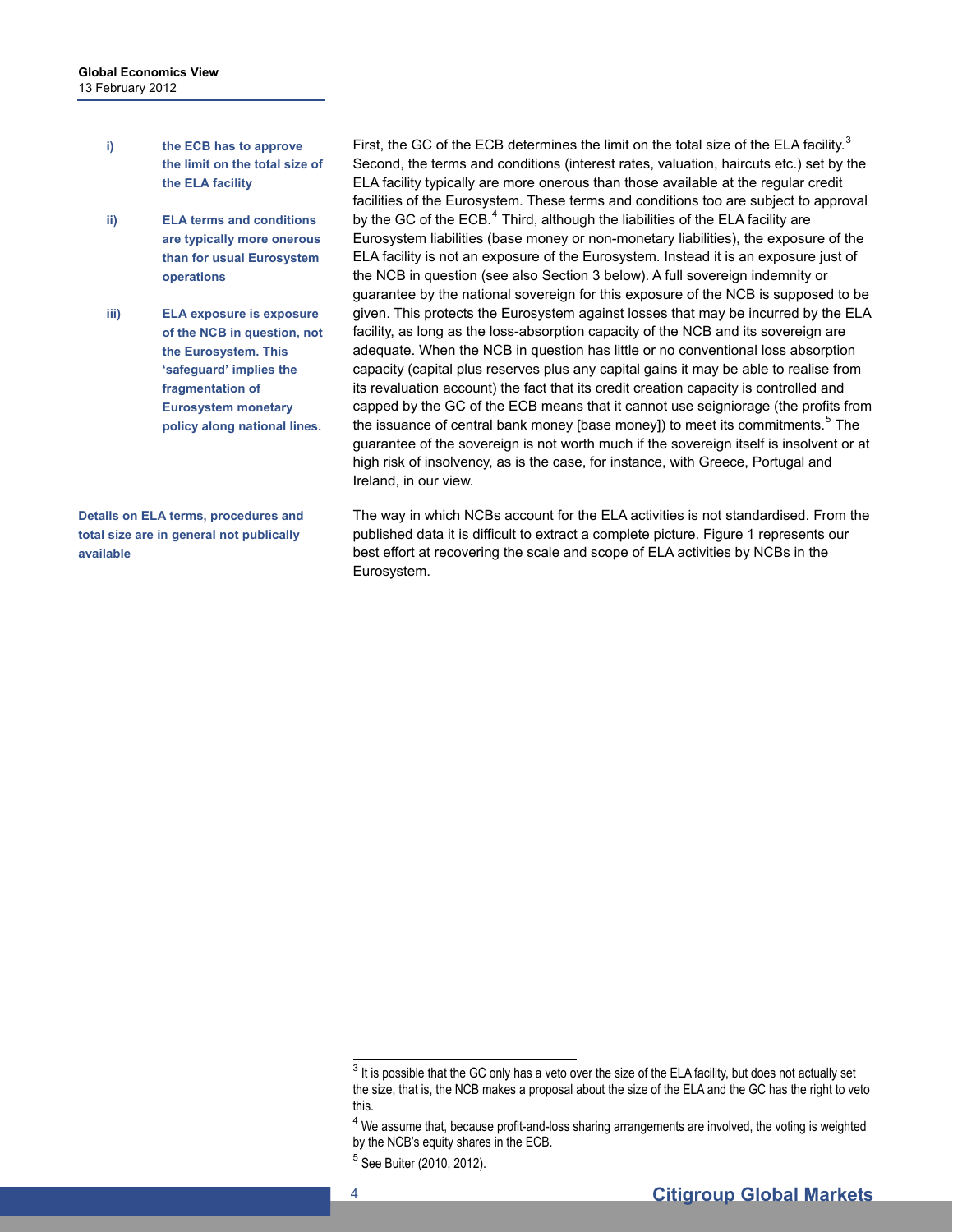| Date     | Ireland        | Germany | <b>Belgium</b> | Greece    | Total     |
|----------|----------------|---------|----------------|-----------|-----------|
| 30/03/07 | 8              |         |                |           | 8         |
| 29/06/07 | 3              |         |                |           | 3         |
| 28/09/07 | 11             |         |                |           | 11        |
| 31/12/07 | 3              |         |                |           | 3         |
| 31/03/08 | 3              | 18      |                |           | 20        |
| 30/06/08 | 5              | 15      |                |           | 20        |
| 30/09/08 | $6\phantom{a}$ | 20      | 20             |           | 46        |
| 31/12/08 | 6              | 20      |                |           | 26        |
| 31/03/09 | 10             |         |                |           | $10$      |
| 30/06/09 | 14             |         |                |           | 14        |
| 30/09/09 | 10             |         |                |           | 10        |
| 31/12/09 | 12             |         |                |           | 12        |
| 31/03/10 | 13             |         |                |           | 13        |
| 30/06/10 | 13             |         |                |           | 13        |
| 30/09/10 | 20             |         |                |           | 20        |
| 31/12/10 | 50             |         |                |           | 50        |
| 31/01/11 | 50             |         |                |           | 50        |
| 28/02/11 | 69             |         |                |           | 69        |
| 31/03/11 | 65             |         |                |           | 65        |
| 29/04/11 | 53             |         |                |           | 53        |
| 31/05/11 | 52             |         |                |           | 52        |
| 30/06/11 | 54             |         |                |           | 54        |
| 29/07/11 | 55             |         |                | 13        | 69        |
| 31/08/11 | 54             |         |                | 20        | 74        |
| 30/09/11 | 52             |         |                | 40        | 92        |
| 31/10/11 | 46             |         | 20             | 50        | 115       |
| 30/11/11 | 44             |         | 23             | 56        | 123       |
| 30/12/11 | 43             |         | 9              | <b>NA</b> | <b>NA</b> |
| 31/01/12 | 46             |         | <b>NA</b>      | <b>NA</b> | <b>NA</b> |

**Figure 1. Selected Countries – Emergency Liquidity Assistance (Bn EUR), 2007 – 2012** 

Note: Amount outstanding is estimated based on available data and information provided by the relevant national central banks.

Source: National central banks and Citi Investment Research and Analysis

As far as we can tell, only 4 Eurozone countries have used ELA facilities thus far: Ireland, Germany, Belgium and Greece. Germany only used its ELA facility during 2008, when the financial crisis first struck. Irish use of its ELA facility peaked in February 2011 at €68.5 bn. At the end of January 2012, Ireland's ELA use amounted to €45.5bn. Greece has rapidly increased the use of its ELA facility since July 2011. At the end of November 2011, Greek use of its ELA facility stood at €56.2 bn. Total ELA use in that month (the latest for which we have data) was €123.3bn.

To summarise: we think the existence of ELA on a country-by-country basis undermines the monetary union by allowing different monetary, credit and liquidity policies in different member states of the Eurozone. The damage is not (yet) fatal, because the GC of the ECB sets the upper limit on the size of the credit an ELA facility can extend and because the GC also has a veto over the terms on which this credit is extended. As noted, the 'protection' offered to the Eurosystem by the denial of loss sharing for ELA exposure is only effective if the central bank and sovereign backing the ELA exposure have sufficient loss-absorption capacity. In addition, if effective, the denial of loss sharing for ELA exposure undermines the monetary union because it constitutes a breach of the principle of one monetary, credit and liquidity policy on uniform terms and conditions for the whole Eurosystem. NCBs and sovereigns willing and able to subsidise their domestic banks by offering them ELA access undermine the financial level playing field in the Eurozone.

#### **Based on the available data, the NCBs in Belgium, Germany, Greece and Ireland have used ELA.**

**ELA constitutes a breach of the principle of one Eurosystem monetary, credit and liquidity policy.**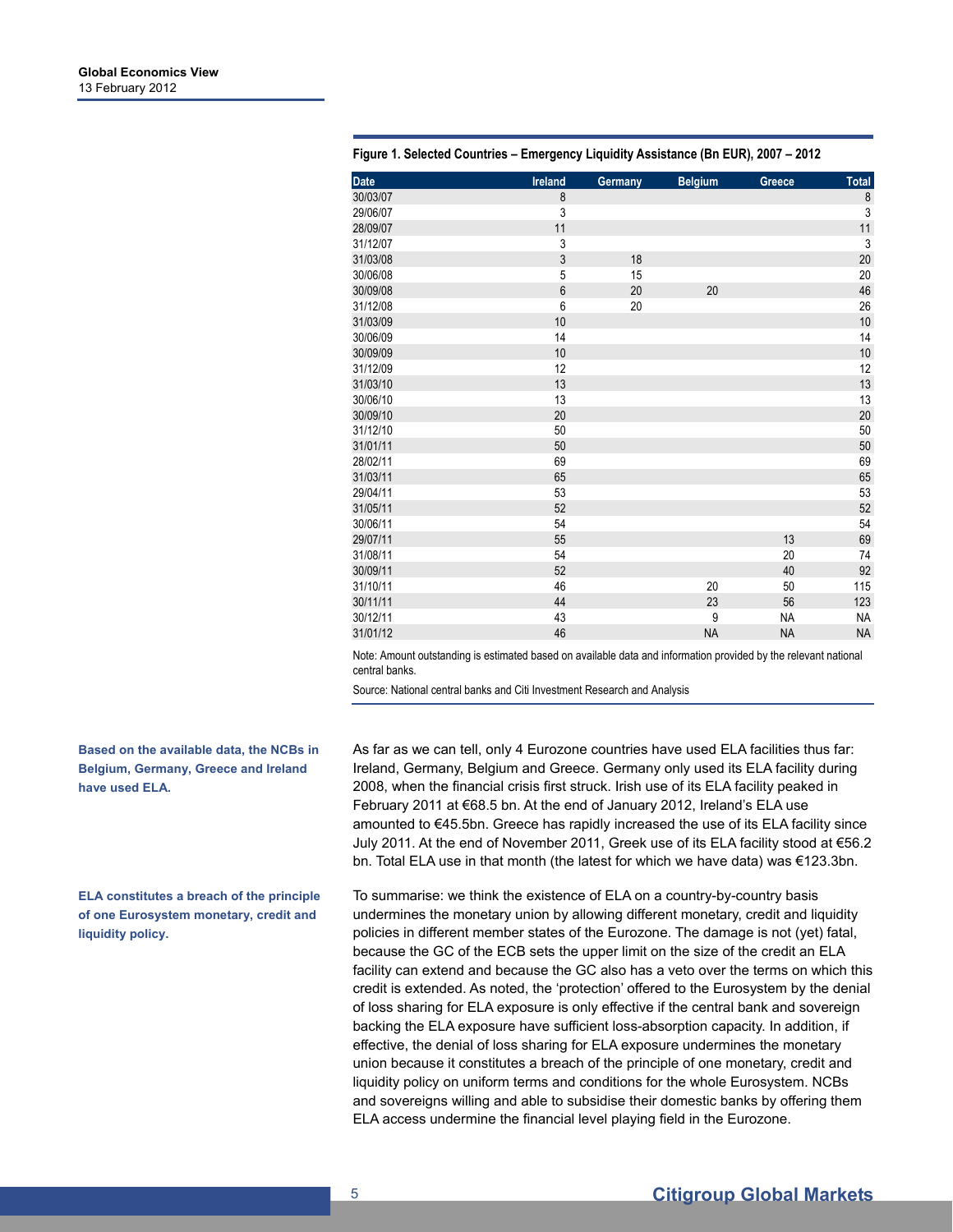## **Loss Pooling and Sharing**

According to the normal profit and loss sharing arrangements for the Eurosystem, the profits and losses of the ECB and the profits and losses of the NCBs incurred as part of their implementation of the (supposedly common) monetary, credit and liquidity policy determined by the ECB, are shared by the NCBs according to their paid-in capital shares in the ECB<sup>[6](#page-5-0)</sup>. The capital shares are shown in Figure 2. The Capital key % column adds up to just under 70% because the non-Eurozone member states of the EU account for just over 30% of the subscribed capital of the ECB. The Adjusted capital key % represents the actual profit and loss shares of the 17 Eurozone NCBs.

| <b>NCB</b> of: | Capital key % | Adjusted capital key % |
|----------------|---------------|------------------------|
| Belgium        | 2.4256        | 3.47                   |
| Germany        | 18.9373       | 27.06                  |
| Estonia        | 0.179         | 0.26                   |
| Ireland        | 1.1107        | 1.59                   |
| Greece         | 1.9649        | 2.81                   |
| Spain          | 8.304         | 11.87                  |
| France         | 14.2212       | 20.32                  |
| Italy          | 12.4966       | 17.86                  |
| Cyprus         | 0.1369        | 0.2                    |
| Luxembourg     | 0.1747        | 0.25                   |
| Malta          | 0.0632        | 0.09                   |

#### **Figure 2. Selected Countries – NCB shares in ECB capital as of 28 Dec 2011**

Note: Adjusted capital key adjusts for the capital share of national central banks in the European System of Central Banks (ESCB) which are shareholders in the ECB, but are not part of the Eurosystem.

Source: ECB and Citi Investment Research and Analysis

<span id="page-5-0"></span>**Article 32.4 and 14.4 of the ECB Statute contain mechanisms for establishing exceptions to the profit and loss sharing rule that applies to Eurosystem operations.** 

There is a potential exception to the pooling and sharing of losses incurred as a result of monetary policy operations undertaken for the Eurosystem, however, that is allowed in Article 32.4 of Protocol 4 ('On the Statute of the European System of Central Banks and of the European Central Bank'), second paragraph, which reads: *"The Governing Council may decide that national central banks shall be indemnified against costs incurred in connection with the issue of banknotes or in exceptional circumstances for specific losses arising from monetary policy operations undertaken for the ESCB. Indemnification shall be in a form deemed appropriate in the judgment of the Governing Council; these amounts may be offset against the national central banks' monetary income." [7](#page-5-1)*

 6 The net profits and losses of the ECB are allocated among the euro area NCBs in accordance with Article 33 of the Statute of the European System of Central Banks and of the European Central Bank (Protocol 4).

#### **Allocation of net profits and losses of the ECB**

33.1. The net profit of the ECB shall be transferred in the following order:

(a) an amount to be determined by the Governing Council, which may not exceed 20% of the net profit, shall be transferred to the general reserve fund subject to a limit equal to 100% of the capital;

(b) the remaining net profit shall be distributed to the shareholders of the ECB in proportion to their paid-up shares.

33.2. In the event of a loss incurred by the ECB, the shortfall may be offset against the general reserve fund of the ECB and, if necessary, following a decision by the Governing Council, against the monetary income of the relevant financial year in proportion and up to the amounts allocated to the national central banks in accordance with Article 32.5.

Article 32.5 states: The sum of the national central banks' monetary income shall be allocated to the national central banks in proportion to their paid up shares in the capital of the ECB, subject to any decision taken by the Governing Council pursuant to Article 33.2.

<span id="page-5-1"></span><sup>7</sup>See Protocol 4, On the Statute of the European System of Central Banks and of the European Central Bank;

[http://www.ecb.int/ecb/legal/pdf/en\\_statute\\_from\\_c\\_11520080509en02010328.pdf](http://www.ecb.int/ecb/legal/pdf/en_statute_from_c_11520080509en02010328.pdf) .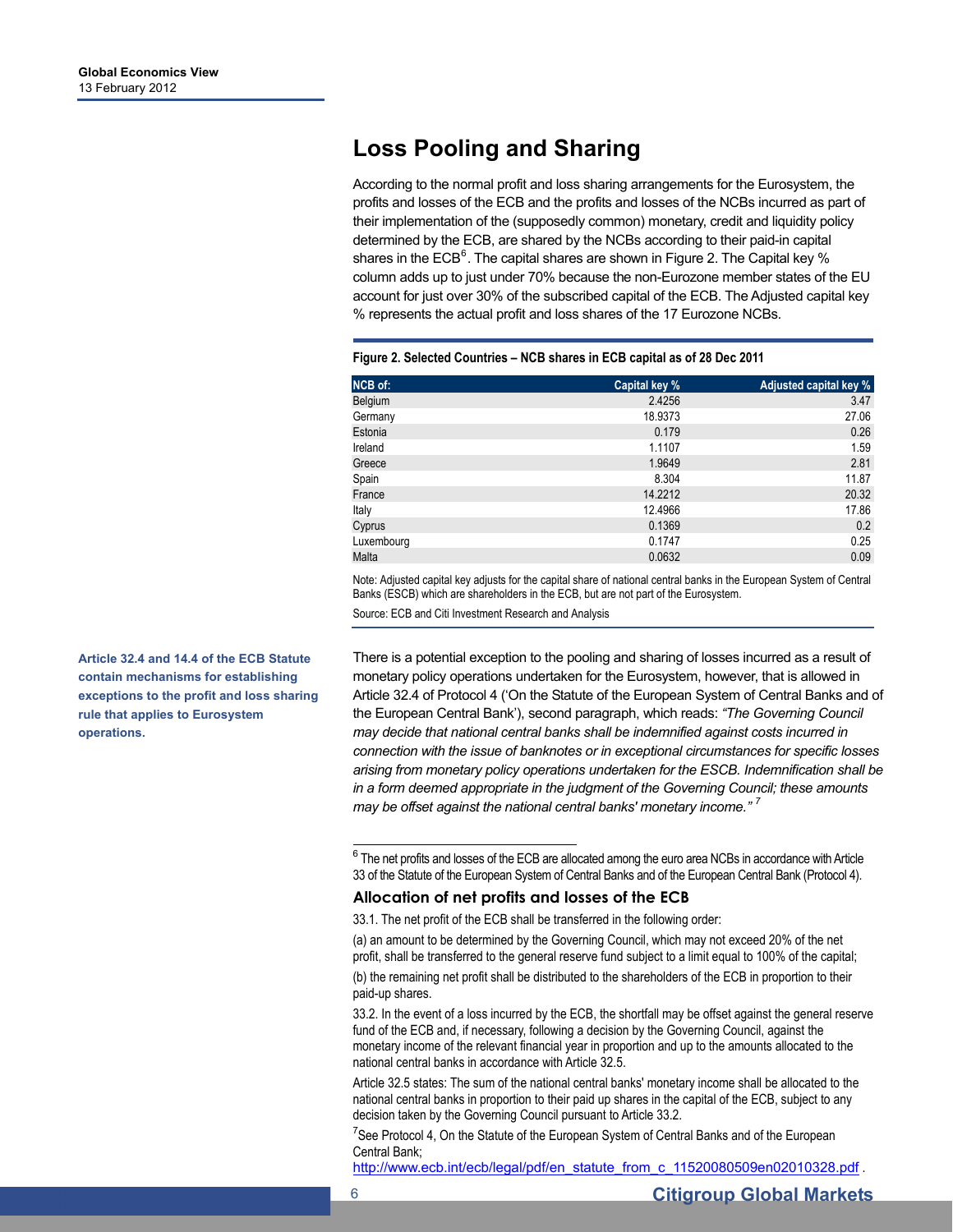A further wedge can be driven between the NCBs that together with the ECB make up the Eurosystem because of Article 14.4. of Protocol 4, which says: *"National central banks may perform functions other than those specified in this Statute unless the Governing Council finds, by a majority of two thirds of the votes cast, that these interfere with the objectives and tasks of the ESCB. Such functions shall be performed on the responsibility and liability of national central banks and shall not be regarded as being part of the functions of the ESCB."* This Article not only permitted the creation of the ELAs (the thin end of the wedge that could destroy the principle of a common, uniformly implemented monetary, credit and liquidity policy for the entire Eurozone), it also permits the NCBs to act as agents for their sovereigns, putting their balance sheets at risk to pursue tasks and objectives that have nothing to do with monetary, credit and liquidity policy. The fact that such functions are performed on the responsibility and liability of national central banks and (one hopes, only with a full indemnity/guarantee from the national sovereign involved) does not give much comfort when the loss absorption capacity of the NCB and the solvency of the sovereign are in doubt. The fact that it takes a two-thirds majority in the GC of the ECB to *stop* an NCB from engaging in extra-curricular activities is worrying indeed, especially if it is the one-person-one vote version of the full GC rather than the capital-weighted NCB Governors alone that vote.

### **Collateral**

On February 9, 2012, the ECB's GC approved, for seven NCBs (of Ireland, Spain, France, Italy, Cyprus, Austria and Portugal) *"… specific national eligibility criteria and risk control measures for the temporary acceptance of additional credit claims as collateral in Eurosystem credit operations"*. [8](#page-6-0) This was not a new procedure or precedent. Inevitably, the Eurozone started out with very different sets of eligible collateral in the constituent nation states, and much of this initial heterogeneity was grandfathered. What is surprising is how little progress has been made in evolving common intermediation principles and practices in the Eurozone since its inception in 1999. This latest decision represents a significant step backwards from a common monetary, credit and liquidity policy in the euro area (EA) and from an integrated financial market in the EA.

In the Press Conference and Q& A following the ECB GC meeting of February 9, 2012, Mr. Draghi mentioned that around €600bn to €700bn of loans would be available in the seven member states mentioned above and that the new eligible credit claims would be subject to valuation haircuts of around 2/3. The valuation to which this haircut would be applied was not specified. Because individual corporate loans are almost impossible to value by third parties, we assume that for loans that are current, the valuation will be at par. This suggests that banks might be able to obtain around €200bn at the February 29 3Y LTRO amid the widening of the eligible collateral pool.

<span id="page-6-0"></span><sup>8</sup> ECB Press Release, 9 February 2012, [http://www.ecb.int/press/pr/date/2012/html/pr120209\\_2.en.html](http://www.ecb.int/press/pr/date/2012/html/pr120209_2.en.html)

**On February 9, 2012, the ECB Governing Council approved for seven NCBs specific national eligibility criteria and risk control measures for the temporary acceptance of additional credit claims as collateral in Eurosystem credit operations.** 

**According to ECB President Draghi around EUR600-700bn of additional collateral would become available as a result of the new collateral rules.** 

The Eurosystem is the operational version of the ESCB as long as some EU member states do not take part in the full EMU.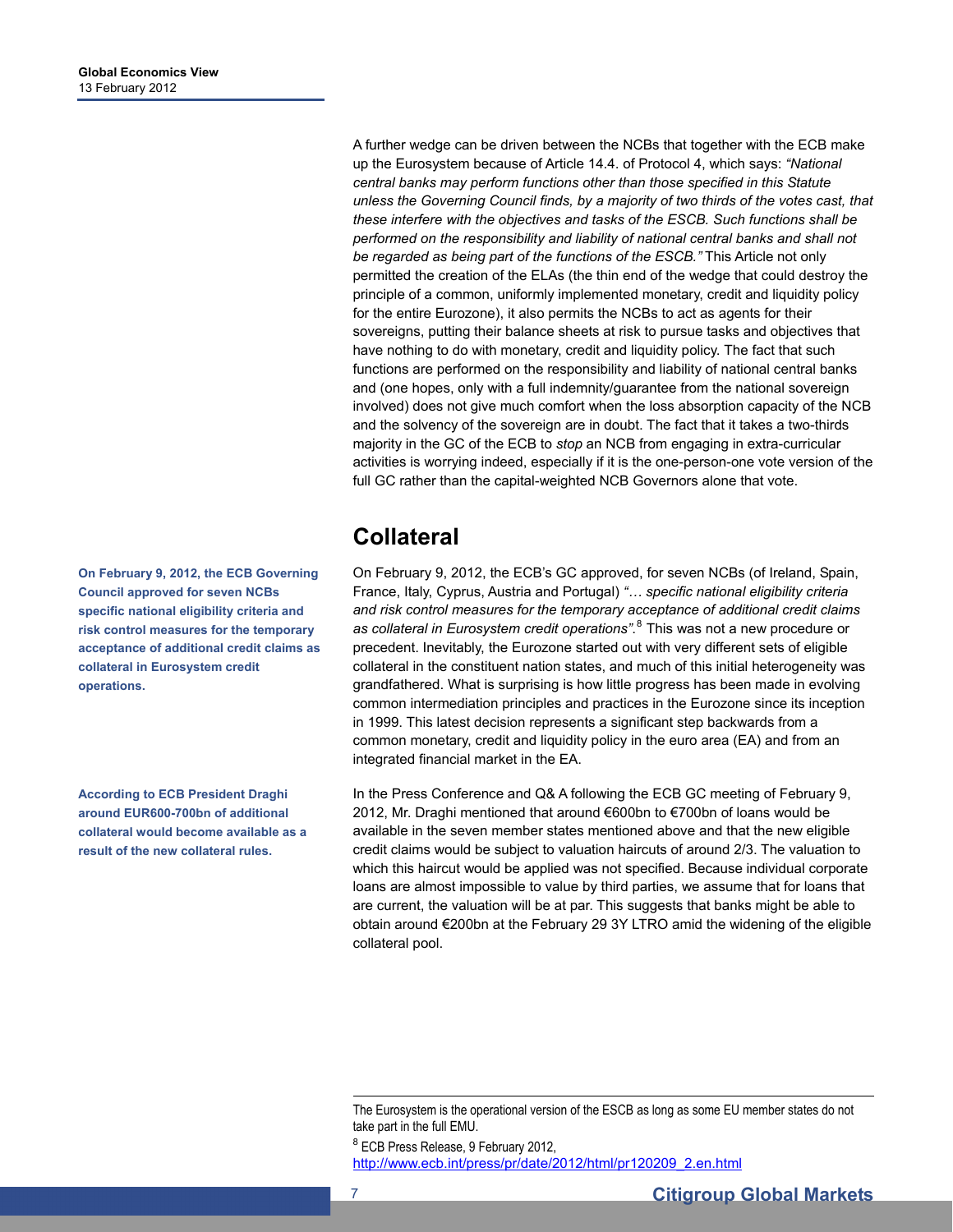**Global Economics View**  13 February 2012

**The decision to allow nation specific eligibility criteria could be disastrous, particularly given that the ECB does not have any control (beyond the aggregate size limits) over the total size of the resulting operations.** 

We consider this to be a dangerous and potentially disastrous decision. Not because it means a relaxation of collateral requirements in the Eurozone, but because it introduces this relaxation in only part of the Eurozone – the soft part, consisting of 5 of the 6 EA periphery countries (only Greece is missing – we assume because it was not permitted by the GC to participate) and two of the three 'soft core' EA member states (only Belgium is missing). The bifurcation of the Eurozone into a soft Eurozone and a hard Eurozone is accelerating. If it is true that there will be no loss pooling for these additional credit claims, that would be a further nail in the coffin of a single MCL policy for the Eurozone and a further step towards the reemergence of national MCL policies and, eventually, national currencies.

In fact, we think the February 9 decision brings the Eurozone much closer to the position of the Rouble Zone following the collapse of the Soviet Union. This is because, in contrast to the ELAs, there is no centrally controlled (set by the GC of the ECB) ceiling on the amount of credit an NCB can extend to its national counterparty banks against the new lower-grade collateral. It is true that there may be a limit on the amount of qualifying private loans that a national financial system can create to be repoed for liquidity with the NCB, but history shows us astonishing examples of eligible collateral leveraging even when the NCB was not actively (or even passively) co-operating.

Anne Sibert (2010a,b) shows how Icelandic banks, leading up to the collapse of the Icelandic banking system in September-October 2008, repoed 'love letters' with the Central Bank of Luxembourg, where they had subsidiaries. This was an arrangement where Bank A and Bank B swapped their debt and Bank A then offered Bank B's debt as collateral at the Central Bank of Luxembourg with Bank B offering Bank A's debt as collateral. When this arrangement was uncovered and forbidden, one of the Icelandic banks involved (bank L, say) took its love letters to the Central Bank of Iceland. It used its borrowing from the Central Bank of Iceland to purchase Icelandic-krónur denominated Icelandic government or government-guaranteed debt. It then set up a company called Avens B.V.. The assets of this company were the Icelandic sovereign or sovereign-guaranteed debt and Icelandic bank accounts; its liabilities were euro-denominated debt. Bank L appears to have then successfully presented this euro-denominated debt as collateral in further borrowing from the Central Bank of Luxembourg.<sup>[9](#page-7-0)</sup>

If such a remarkable debasement of the quality and potential enlargement of the stock of collateral is possible when the NCB involved is neither actively nor passively complicit (albeit not very competent), one could easily surmise that there would be few limits to the size of the stock of repo-eligible collateral that could be generated if the NCB in question actively supports the endeavour.

Again, unlike the ELAs, for which the cost of borrowing is subject to approval by the GC of the ECB (and therefore typically significantly higher than the cost of borrowing from the Eurosystem through its regular repo facilities), the full resources of the next 3-years LTRO (to be conducted on February 29, 2012) are available to banks in the seven countries that constitute the soft part of the Eurozone. Full allotment at a rate indexed to the refi rate against any collateral that does not quite move when you prod it, represents a cheap source of funding indeed.

<span id="page-7-0"></span> 9 Central Bank of Iceland news report, 15 May 2010. Either the CBL was overly trusting and did not look too closely at what it was being offered or it did not consider the correlated risks. The Icelandic banks had assets that were about 11 times Icelandic GDP. If the banks failed, Icelandic-krónur denominated Icelandic government or government-guaranteed debt was unlikely to retain its value.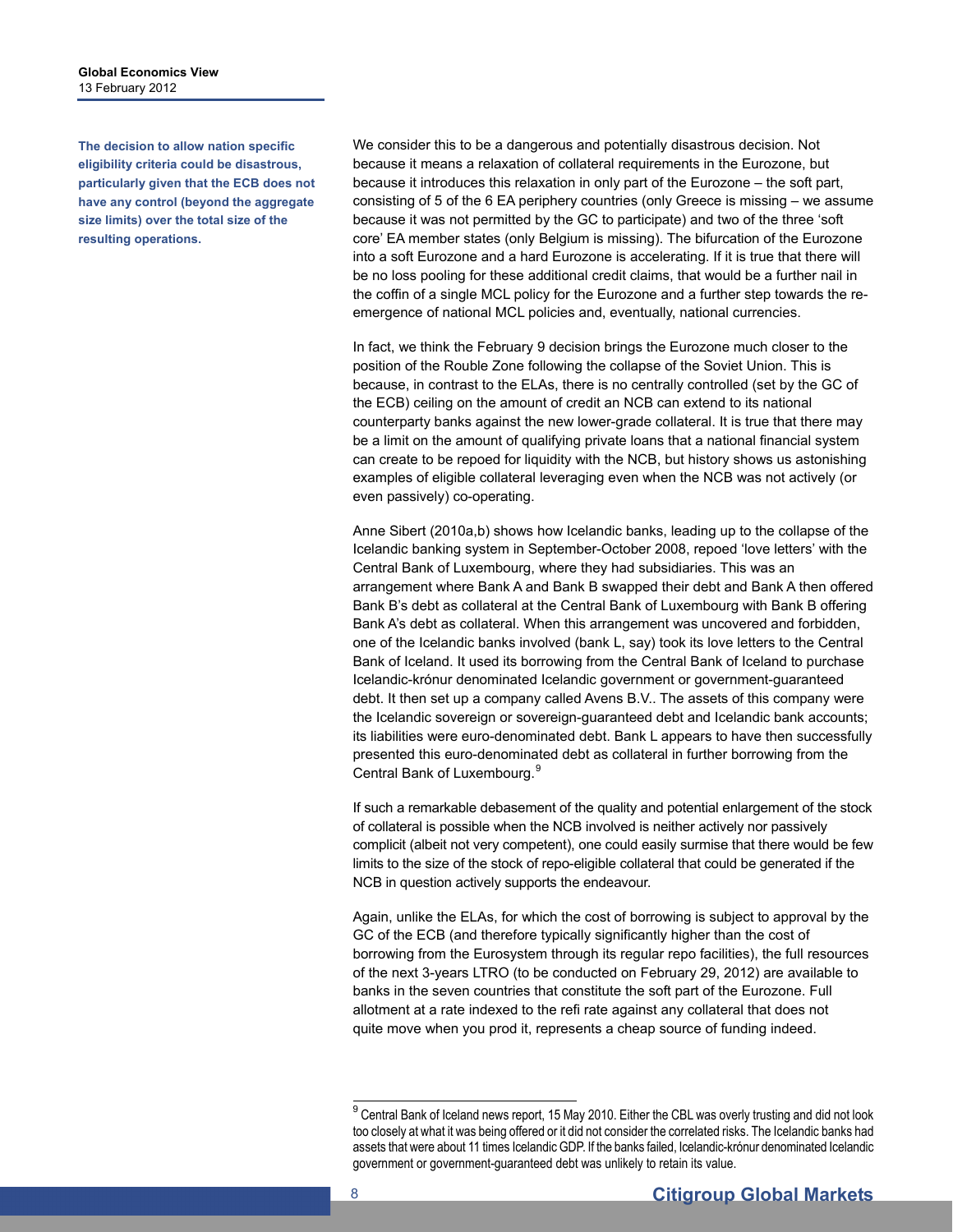The absence of loss pooling is, as we noted in connection with the ELAs, not an effective constraint on excessive credit issuance by any NCB in the soft Eurozone if the sovereign backing the NCB in question is itself insolvent or at material risk of insolvency. Greece – admittedly not (yet) part of the easy collateral group (EAG) – Portugal and Ireland are in that boat, in our view.

Only very limited control was exercised by the centre (ultimately the GC of the ECB) over the qualification of corporate loan collateral for the upcoming LTRO as regards the terms and conditions on which the inferior collateral will be accepted. Central control was confined to the exclusion of Greece from participation in the collateral relaxation exercise and, presumably, to the imposition of an average haircut of two thirds. Outside Greece, this still leaves room for wide national discretion as to what is accepted as collateral.

### **Conclusion: Threat and Remedies**

The Eurozone is not the Rouble Zone yet, but it is at risk, because of a sequence of bad decisions, to continue on a road at whose end awaits the complete Roublezonefication of the common monetary, credit and liquidity policy into 17 different national policies and, ultimately, a fracturing of the monetary union into multiple independent national monetary regimes. The defining property of a viable monetary union is that the size and composition of the assets and liabilities of the central bank (not just the ECB, but the entire Eurosystem) are centrally determined.[10](#page-8-0) Central control must apply to the size and composition of the balance sheet and the off-balance sheet liabilities and assets of the ECB and of each of the NCBs. All losses and profits incurred or earned as part of the implementation of the common MCL policy are pooled and shared – that is what it means for there to be one and only one central bank. Included in this is the requirement that the terms and conditions for credit extended by the ECB and by the NCBs are centrally determined and applied uniformly across all counterparties, regardless of which NCB they happen to deal with as a consequence of the historical accident of the operational decentralisation of monetary, credit and liquidity policy in the Eurozone, through legacy NCBs that otherwise have no meaningful role to play any longer in the design, setting and implementation of monetary policy, credit policy or liquidity policy.

First, the ELAs undermined the principle that the same terms and conditions for credit be enforced throughout the Eurozone. Central control over the total credit expansion achieved through the ELAs was, however, retained, as was central control over the terms and conditions on which the ELAs could make credit available. The ELAs also undermined the principle that profits and losses incurred as a result of MCL operations are fully pooled and shared. Because most NCBs that will avail themselves of an ELA facility on a large scale are likely to be poorly capitalised and dependent on guarantees from sovereigns that are themselves insolvent or near-insolvent, any significant losses associated with the operation of the ELA facilities are likely to be pooled and shared ex-post by the rest of the Eurosystem after all.

**The recent measures to soften the common monetary, credit and liquidity policy of the Eurosystem risks its 'Roublezonefication'** 

<span id="page-8-0"></span> $10$  In the Eurosystem, this was only true in the most general sense. The details of the (now) 17 national collateral regimes always differed. Credit claims (loans etc.) were always accepted as a collateral class, and the NCBs were responsible for the procedures to approve them at the national level, subject to the approval of the ECB. This left huge scope for NCB discretion and persistent heterogeneity of standards. What is surprising is that so little has been achieved by way of harmonisation and the development of common procedures and practices since 1999.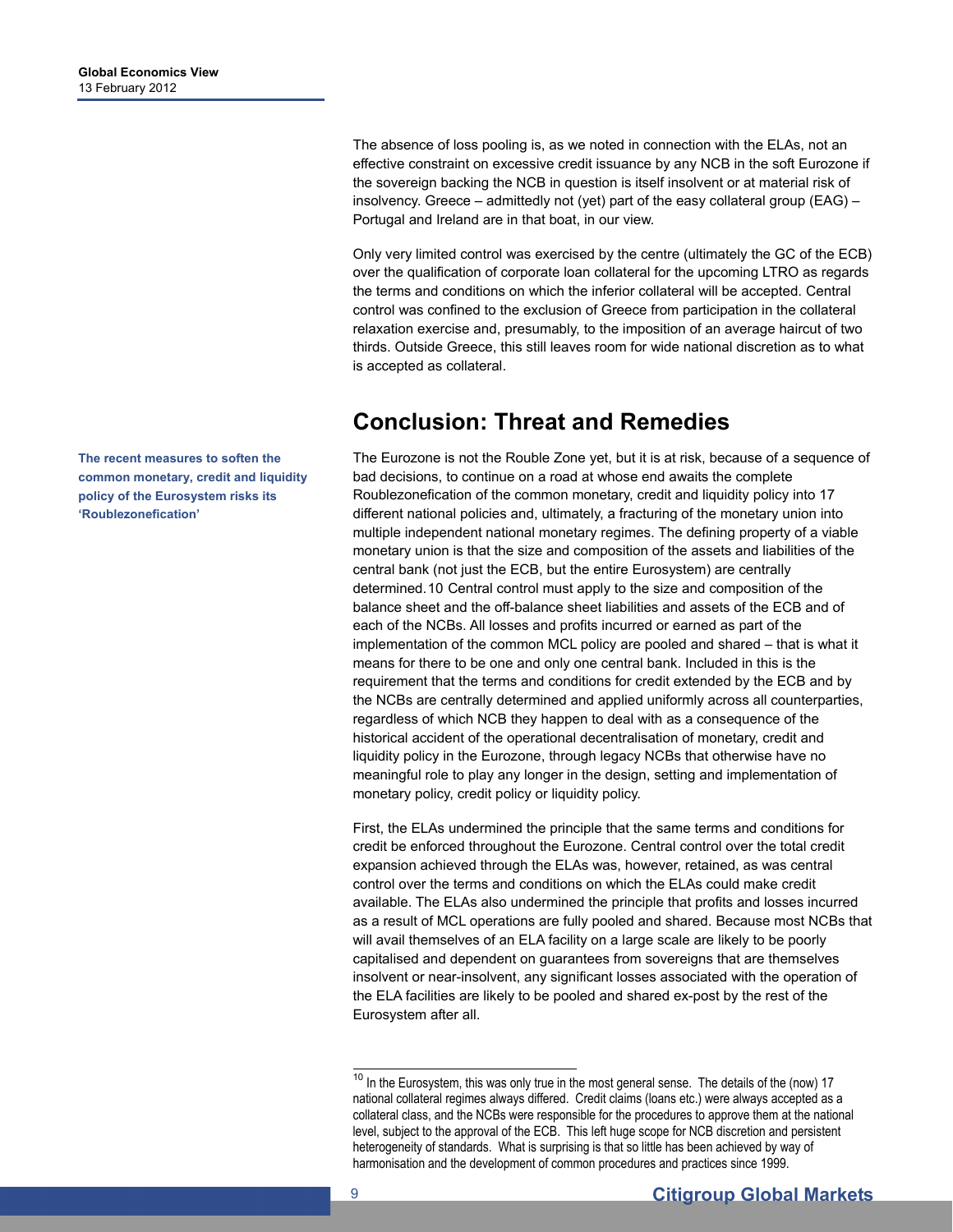**Unlike with ELA, the ECB does not control the amount of credit granted through nation-specific collateral policies which are therefore even more dangerous** 

<span id="page-9-1"></span><span id="page-9-0"></span>**Accelerated balance sheet growth of the NCBs in the soft Eurozone runs the risk of alienating NCBs – and voters – in the hard Eurozone** 

Article 32.4 of Protocol No 4 undermines the principle that losses incurred in the implementation of monetary policy in the Eurozone be pooled and shared. Article 14.4 of Protocol No 4 permits NCBs to act as agents of the national sovereign and indeed to undertake all manner of activities not directly related to the implementation of monetary, credit and liquidity policy. As a result, when we look at the balance sheet of any Eurozone NCB, we cannot tell which assets are Eurosystem assets, on which profits and losses are shared, and which assets represent an exposure of the NCB itself but not of the Eurosystem - an exposure that is, most likely, guaranteed by the national sovereign (like the ELA facilities).

Finally, the recent decision to allow the non-uniform application of collateral standards not just in ELAs but in the Eurosystem's own repo operations accelerates the slide of the Eurozone towards Rouble Zone status, we believe. This is because, unlike with the ELA facilities, the NCBs making use of the weaker collateral criteria are no longer subject to central control either as regards the total quantity of credit extended or as regards the terms and conditions on which the inferior collateral is accepted.<sup>[11](#page-9-0)</sup> The uptake at the forthcoming 3-year LTRO on February 29, and at any future full-allotment Eurosystem liquidity auctions, is demand-determined. These funds are heavily subsidised, even when the tougher collateral standards of the 10 members of the hard Eurozone are applied. They represent an even larger subsidy when the new weaker collateral requirements are applied in the 7 soft Eurozone member states. It is unlikely that the ECB or the NCBs of the hard Eurozone can effectively monitor the terms and conditions on which the NCBs of the soft Eurozone make credit available to their national counterparties against the wider collateral pool now available in the soft Eurozone.[12](#page-9-1) 

This means that, through the combination of a selective relaxation of collateral standards (for the soft Eurozone only), the de facto absence of central control over the terms and conditions on which the inferior collateral will be accepted, the availability of cheap Eurosystem funding on demand through the 3-year LTRO (and likely future ones to come) and the absence of central control over the size of the balance sheets of the NCBs in the soft Eurozone, all the ingredients for a Rouble Zone 'light' emerging in the Eurozone are satisfied.

To some, this may not necessarily be a bad thing, given the realistically available alternatives. If a mild Roublezonification of the Eurozone were to result in a desirable relaxation of the credit crunch in the soft Eurozone, would that not be worth the price of a (most likely temporary) interference with the principles and practice of a single monetary, credit and liquidity policy for the entire Eurozone? If the risk to price stability in the Eurozone is more likely to come from a deflationary than from an inflationary threat, is a greater than intended (by the GC) growth of the balance sheet of the Eurosystem really something to worry about?

The answer depends in part on how seriously one takes the breaking of the rules of the game in an emergency. For all but the very high-minded, this would probably depend on what the response would be, in the hard Eurozone, to this subversion of the letter and spirit of the monetary union. It is possible that at least some of the nations making up the hard Eurozone (most likely Germany, the Netherlands and Finland) would respond quite strongly to the accelerated growth of the balance sheets of the NCBs in the soft Eurozone that is made possible by the selective relaxation of collateral standards.

 $11$  The only way the ECB can limit the use of the facility is by not approving the widening of the collateral pool.

 $12$  It ought to be possible to ascertain whether the agreed upon valuation haircuts have been applied. Whether the loans (inevitably valued at par as long as they are performing) to which these haircuts are applied indeed meet the criteria approved by the ECB cannot, in practice, be verified by parties other than the NCB directly involved.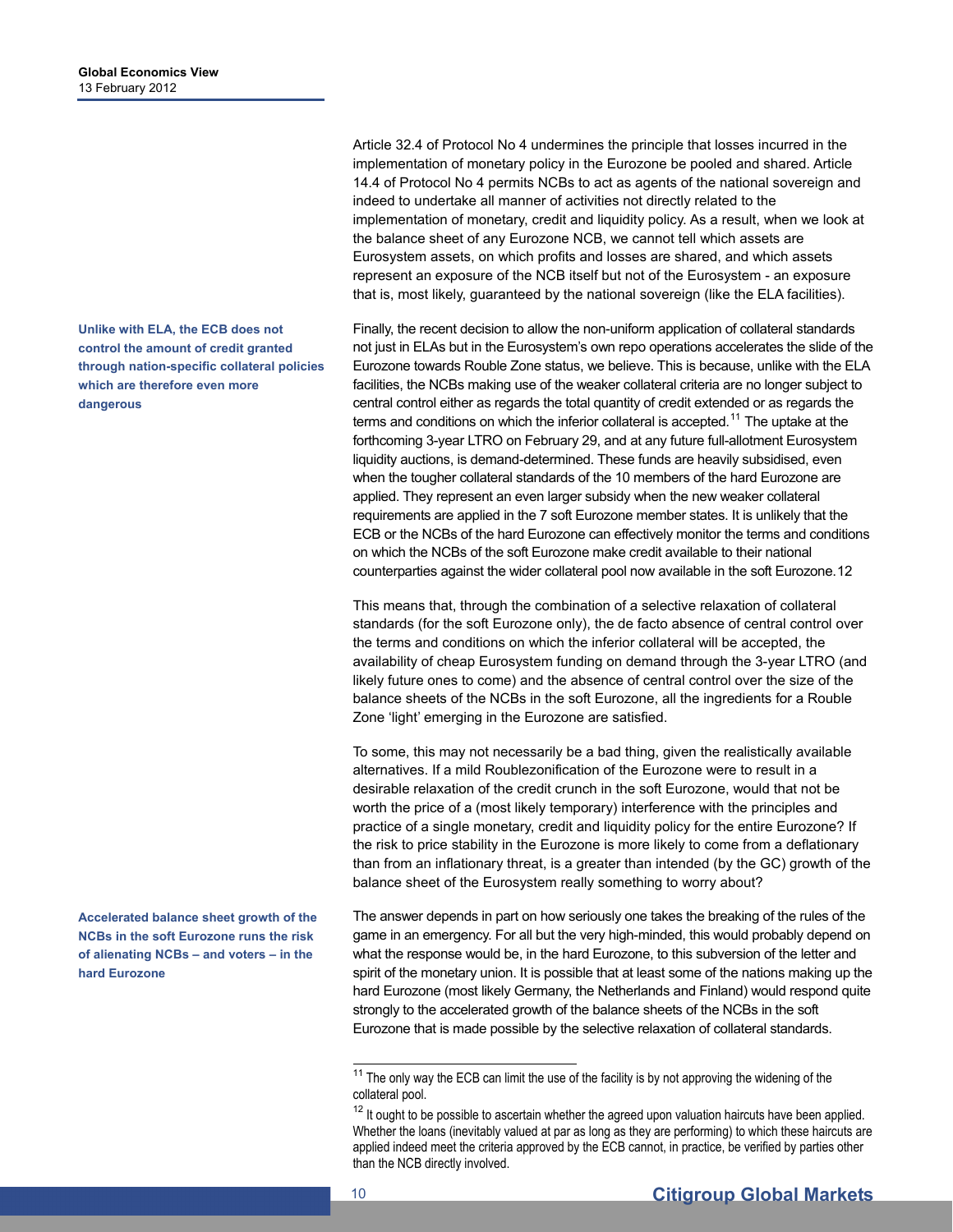**We propose the following to remedy the undesirable status quo of Eurosystem collateral operations and procedures:** 

- **i) either end ELA or make their establishment mandatory for all NCBs, with uniform standards and criteria**
- **ii) enforce uniform collateral standards for all Eurosystem NCBs**

Exit from the Eurozone by the members of the Greater DM Zone would not, we believe, be in anyone's interest, but it would be a risk if popular and political sentiments were to be inflamed by the subversion of the rules of the game of a monetary union under way in the Eurozone.

The Bundesbank and other national central banks from the hard Eurozone currently try to protect themselves against the likely financial fall-out from the relaxation of collateral standards in the soft Eurozone not by exit, but by demanding an end to loss sharing. If they are successful, they preserve their bottom line but still damage the monetary union by creating multiple independent profit and loss centres. In any case, as noted earlier, forcing NCBs in the 7 countries of the soft Eurozone to be responsible for any losses incurred on the weaker collateral they accept only provides protection to the NCBs in the hard Eurozone if the NCBs in the soft Eurozone and their sovereigns are solvent.

So what is to be done? The objective should be to restore adherence to the rules of the game of a monetary union, and then to choose the right degree of Eurozonewide monetary, credit and liquidity accommodation to minimize the impact of the credit crunch on the Eurozone as a whole. With that in mind, we propose the following.

First, end the ELA facilities or make their establishment mandatory for all NCBs. If the second option (universal ELA facilities) is adopted, ensure that uniform standards and criteria are employed in their operation.

Second, enforce uniform collateral standards for all Eurosystem NCBs. No more easier collateral standards for a subset of the Eurozone member states. We do not want to prejudge the issue as to whether the common collateral standards should be weaker or tougher than they were until the recent selective relaxation. We do insist that they should be the same all through the Eurosystem.<sup>[13](#page-10-0)</sup> This will require fundamental changes in the intermediation procedures of some national banking systems – changes that we think are long overdue.

The current crisis has made it clear that 'banking union' involving a very limited amount of fiscal union is a prerequisite for survival of the EMU. Banking union means: (1) a single EA-wide regulator-supervisor with no independent role for national regulators and supervisors of banks and other sifis; (2) a single EA-wide resolution authority for banks and other sifis; (3) a single EA-wide recapitalisation authority, jointly and severally guaranteed by the EA member states and (4) a single EA-wide deposit insurance regime and fund. A nice symbolic touch would be to require every EA bank or other sifi to be incorporated as a Societas Europaea, that is, incorporated under EU statute. Only with full banking union will the survival of banks be decoupled from the solvency of national sovereigns with very different degrees of solvency. Only with full banking union can there be safe passporting of banking licenses throughout the EA. With free entry into the entire EA banking market, the standardisation of collateral standards and intermediation practices will no doubt be accelerated. Care must be taken that a standardisation of collateral requirements and the eventual emergence of a uniform collateral list does not precipitate a credit crunch is some member states, but that ought not to be beyond the ken of the EA monetary and financial authorities.

<span id="page-10-0"></span> $13$  Our own preference is both for lower interest rates (a refi rate at zero by mid-year would be desirable, in our view) and for a Euro-zone wide relaxation of collateral standards with continued full loss pooling and sharing by the NCBs.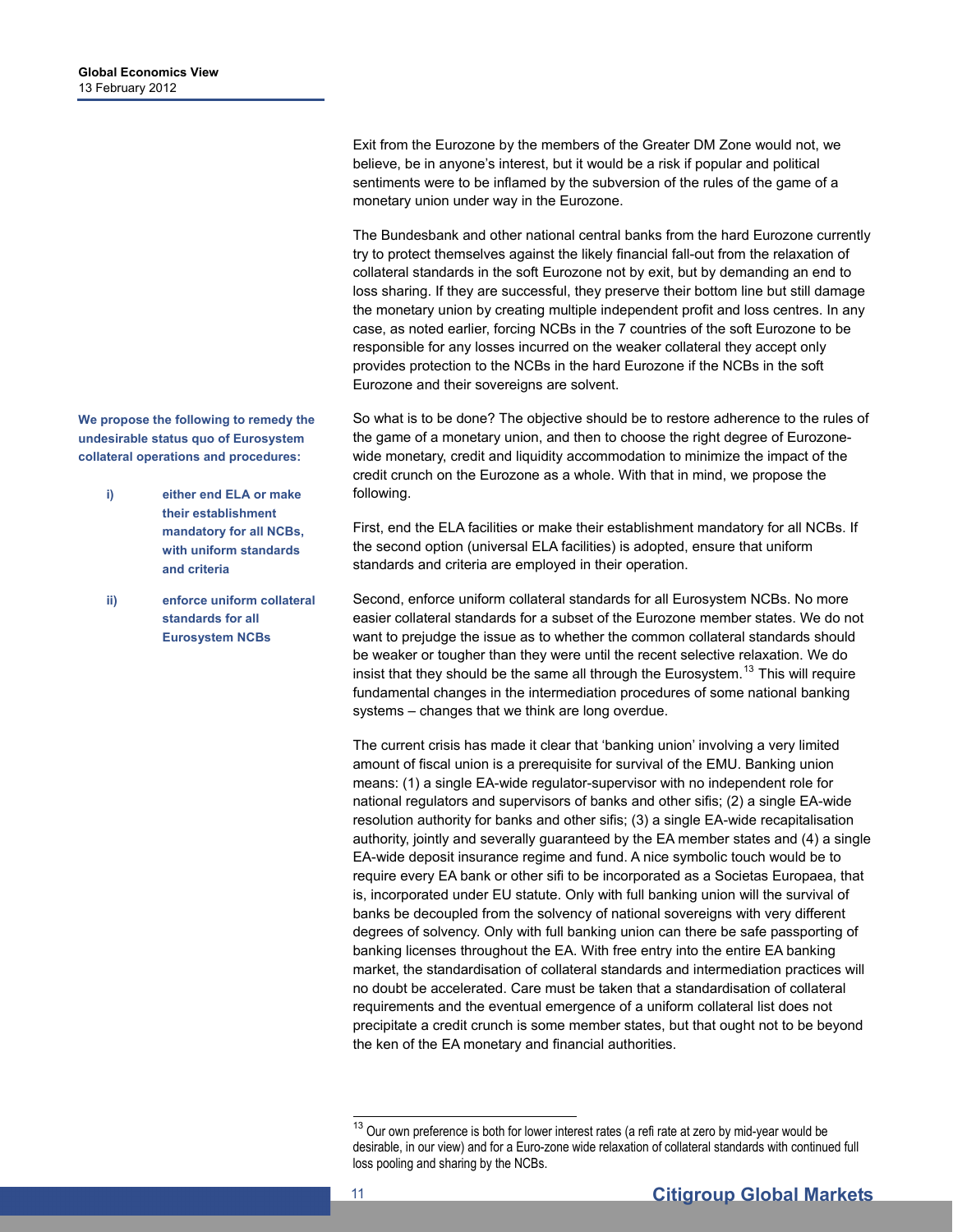- **iii) Insist on profit and loss sharing for all NCB monetary, credit and liquidity policy activities**
- **iv) Transfer all NCB tasks other than those necessary for the common monetary, credit and liquidity policy to other agencies legally separate from the NCBs**

**Permitting any eligible counterparty of the Eurosystem to access the Eurosystem at any point rather than only through the NCB in its location of incorporation would aid preventing the fragmentation of MCL policy in the Eurozone** 

**Ultimately, a Treaty revision that transfers ECB equity from the NCBs to the National Treasuries would be desirable** 

Third, insist that all profits and losses incurred in the implementation of the common monetary, credit and liquidity policy be fully pooled and shared.

Fourth, insist that NCBs in the Eurozone perform no other tasks than those necessary for the implementation of the common monetary, credit and liquidity policy of the ECB. If currently an NCB fulfils a regulatory, supervisory or national debt management function, transfer these to other agencies, legally separate from the NCB. Do not permit an NCB to act as an agent for its sovereign or for any other agency of the state. Responsibilities in bank supervision and regulation should preferably be transferred to an EA-wide regulator-supervisor as already noted.

If it comes to a Treaty revision, repeal Article 14.4 and the second paragraph of Article 32.4.

Even without a Treaty revision, uniform terms and conditions for central bank credit throughout the Eurozone can be achieved easily by permitting any bank that is an eligible counterparty of any NCB in the Eurosystem to be a counterparty for repos and other collateralised loans with any other NCB in the Eurosystem. The current convention tying Dutch banks to the Dutch central bank, Greek banks to the Greek central bank etc. (unless they have a subsidiary in some other Eurozone member state) aids and abets the continued balkanisation of monetary, credit and liquidity policy throughout the Eurozone.

Ultimately, a Treaty revision that ends the anomaly of the Eurosystem NCBs being the shareholders of the ECB is necessary. The equity should be transferred to the national Treasuries or Ministries of Finance that are, even today, the effective beneficial owners of the ECB. Going one step further and turning the NCBs into the national branches of the ECB, by taking away the legal personalities of the NCBs would be an important symbolic step emphasizing that the Eurosystem is not a confederation of national central banks but an arrangement for the decentralised but uniform implementation of a single monetary, liquidity and credit policy for the entire Eurozone. That way, the Rouble Zone will never reach Frankfurt.

No doubt many of these changes will take at least 3 to 5 years to achieve. They are therefore unlikely to help much in the current crisis. They will, however, reduce the likelihood of and mitigate the severity of future crises.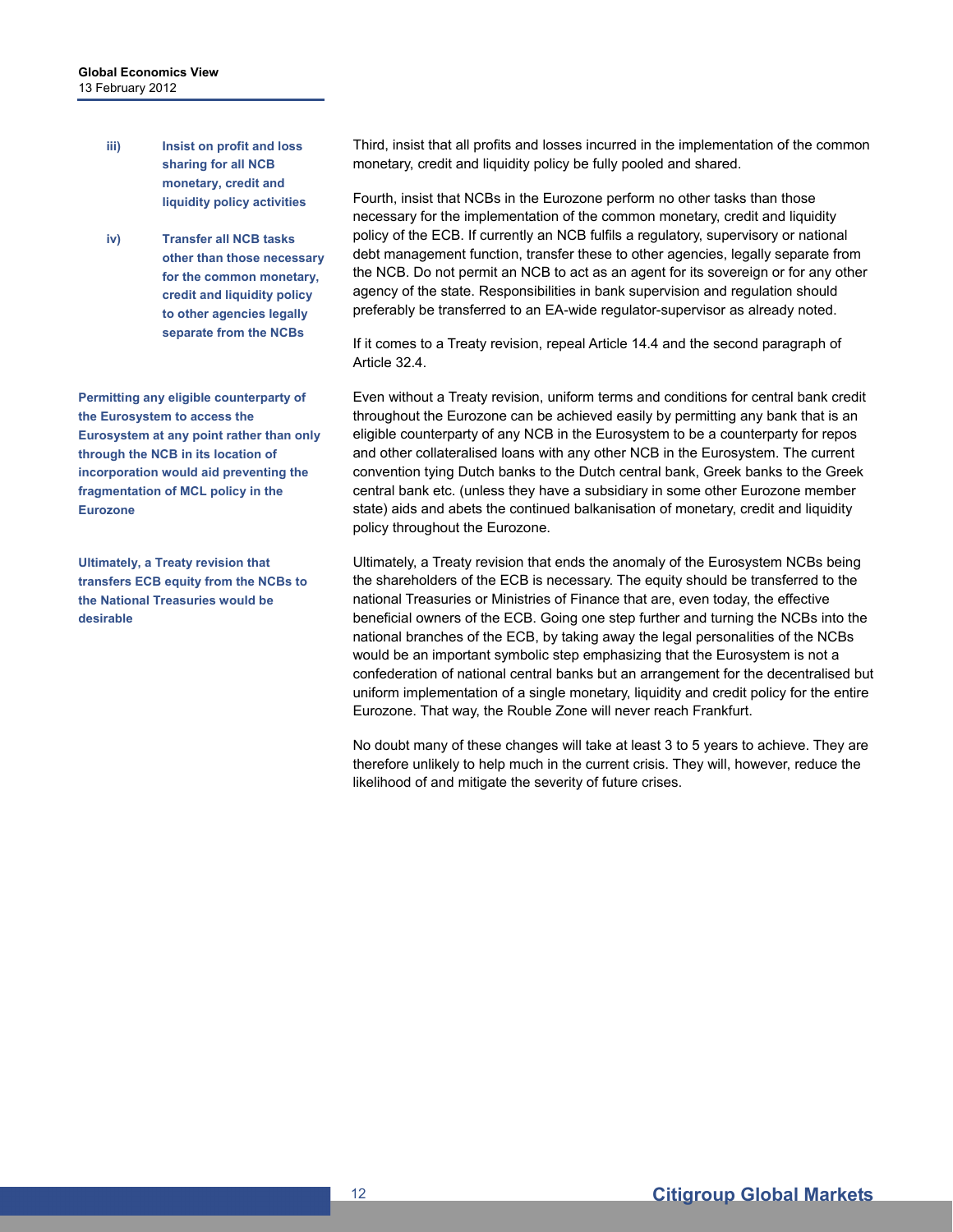### **References**

Buiter, Willem H. (2010), "Games of chicken between the monetary and fiscal authority: Who will control the deep pockets of the central bank?" (long version) , *Citi Economics, Global Economics View* , 21 Jul. 2010.

Buiter, Willem H. (2012), "The Role of Central Banks in Financial Stability: How Has [it Changed?"](http://willembuiter.com/chicago.pdf), paper presented at the Fourteenth International Banking Conference organised by the Federal Reserve Bank of Chicago and the European Central Bank in Chicago, Ill., on November 10-11, 2011.CEPR Discussion Paper No. 8780, January 2012.

Sibert, Anne C. (2010a), "Love Letters from Iceland: Accountability of the [Eurosystem](http://voxeu.org/index.php?q=node/5059)," *VoxEU.org*, 18 May 2010.

Sibert, Anne C. (2010b), ["Accountability and the ECB,](http://www.annesibert.co.uk/Accountability%20and%20Risk%20at%20the%20Eurosystem.doc)" Paper for the Central Bank of Austria's 38th Economics Conference, "Central Banking after the Crisis: Responsibilities, Strategies, Instruments," Vienna, 31 May 2010. Response [\(page 1,](http://www.annesibert.co.uk/CBL1.jpg) [page 2](http://www.annesibert.co.uk/CBL2.jpg)) from the Central Bank of Luxembourg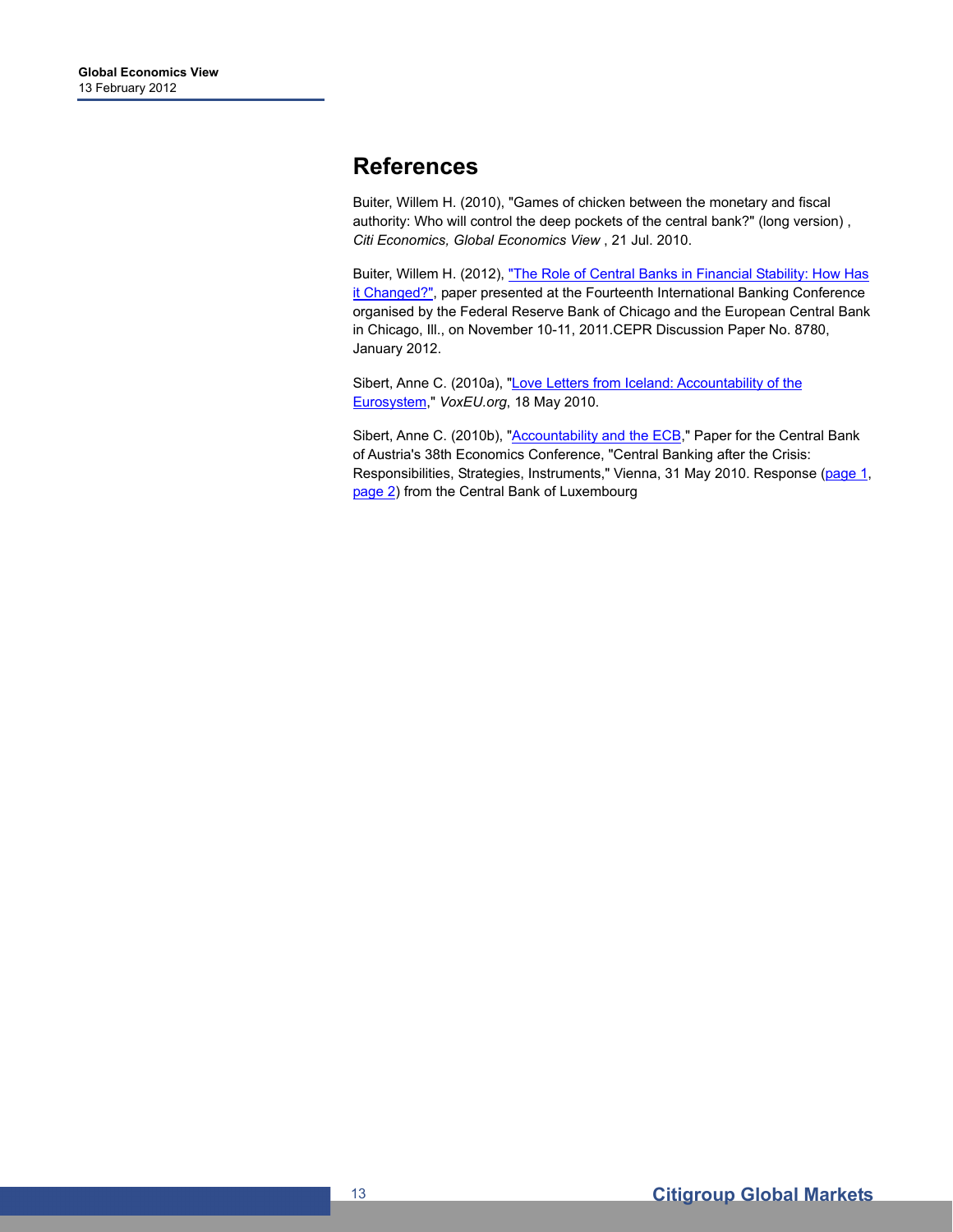**Notes**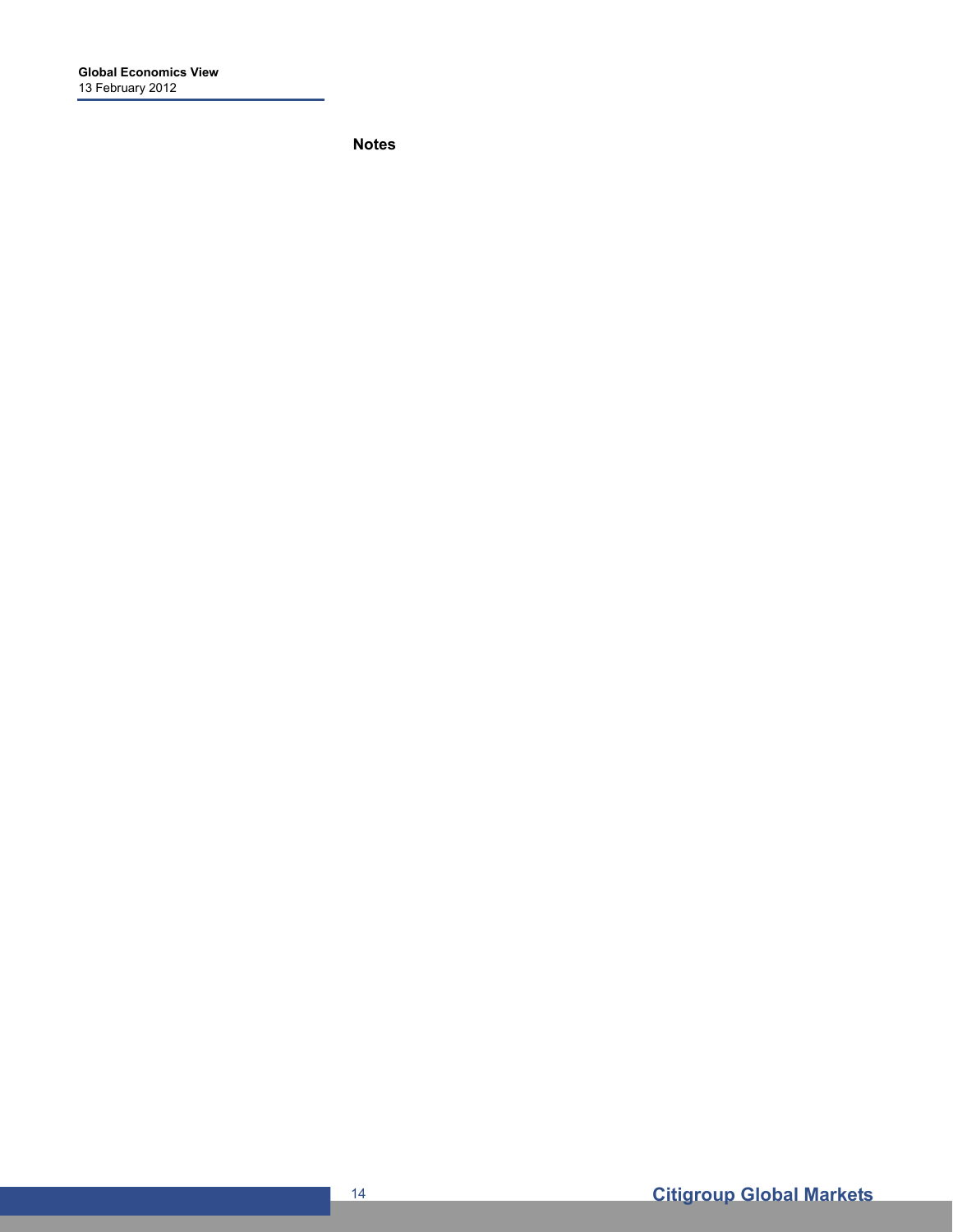**Notes**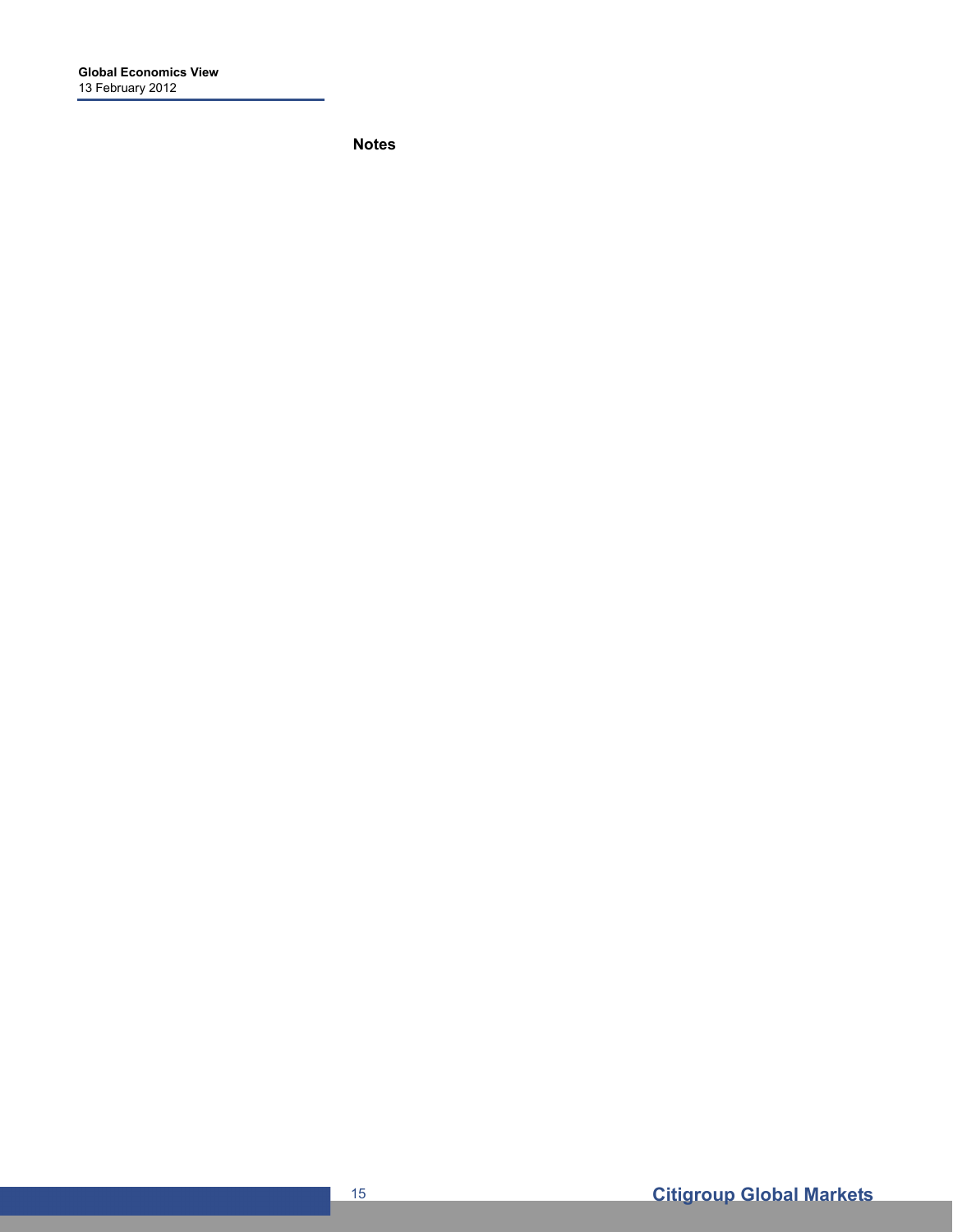**Notes**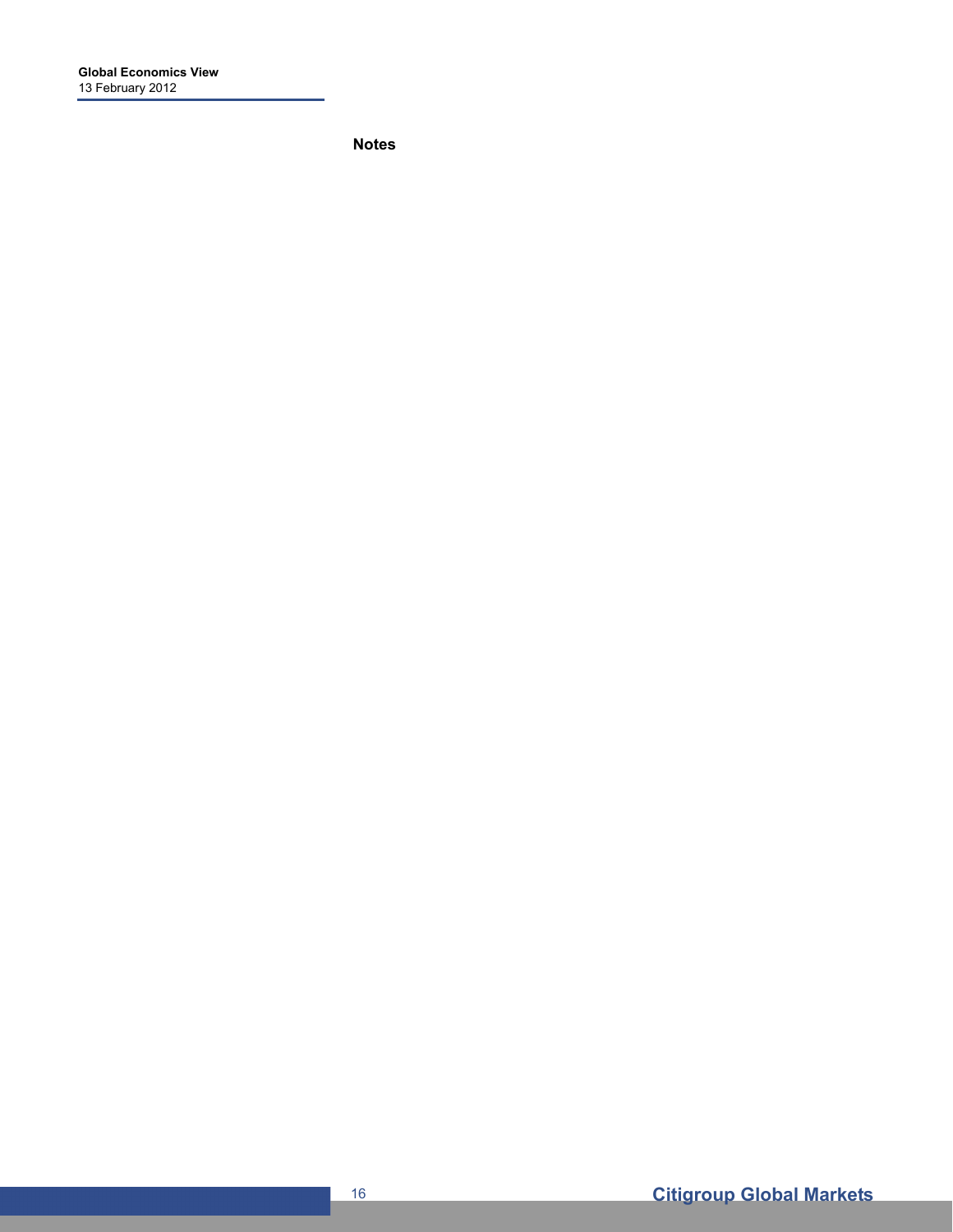# **Appendix A-1 Analyst Certification**

**The research analyst(s) primarily responsible for the preparation and content of this research report are named in bold text in the author block at the front of the product except for those sections where an analyst's name appears in bold alongside content which is attributable to that analyst. Each of these analyst(s) certify, with respect to the section(s) of the report for which they are responsible, that the views expressed therein accurately reflect their personal views about each issuer and security referenced and were prepared in an independent manner, including with respect to Citigroup Global Markets Inc and its affiliates. No part of the research analyst's compensation was, is, or will be, directly or indirectly, related to the specific recommendation(s) or view(s) expressed by that research analyst in this report.** 

### **IMPORTANT DISCLOSURES**

Analysts' compensation is determined based upon activities and services intended to benefit the investor clients of Citigroup Global Markets Inc. and its affiliates ("the Firm"). Like all Firm employees, analysts receive compensation that is impacted by overall firm profitability which includes investment banking revenues.

For important disclosures (including copies of historical disclosures) regarding the companies that are the subject of this Citi Investment Research & Analysis product ("the Product"), please contact Citi Investment Research & Analysis, 388 Greenwich Street, 28th Floor, New York, NY, 10013, Attention: Legal/Compliance [E6WYB6412478]. In addition, the same important disclosures, with the exception of the Valuation and Risk assessments and historical disclosures, are contained on the Firm's disclosure website at https://www.citivelocity.com/cvr/eppublic/citi\_research\_disclosures. Valuation and Risk assessments can be found in the text of the most recent research note/report regarding the subject company. Historical disclosures (for up to the past three years) will be provided upon request.

#### **NON-US RESEARCH ANALYST DISCLOSURES**

Non-US research analysts who have prepared this report (i.e., all research analysts listed below other than those identified as employed by Citigroup Global Markets Inc.) are not registered/qualified as research analysts with FINRA. Such research analysts may not be associated persons of the member organization and therefore may not be subject to the NYSE Rule 472 and NASD Rule 2711 restrictions on communications with a subject company, public appearances and trading securities held by a research analyst account. The legal entities employing the authors of this report are listed below:

Citigroup Global Markets Ltd Willem Buiter

#### **OTHER DISCLOSURES**

For securities recommended in the Product in which the Firm is not a market maker, the Firm is a liquidity provider in the issuers' financial instruments and may act as principal in connection with such transactions. The Firm is a regular issuer of traded financial instruments linked to securities that may have been recommended in the Product. The Firm regularly trades in the securities of the issuer(s) discussed in the Product. The Firm may engage in securities transactions in a manner inconsistent with the Product and, with respect to securities covered by the Product, will buy or sell from customers on a principal basis.

Securities recommended, offered, or sold by the Firm: (i) are not insured by the Federal Deposit Insurance Corporation; (ii) are not deposits or other obligations of any insured depository institution (including Citibank); and (iii) are subject to investment risks, including the possible loss of the principal amount invested. Although information has been obtained from and is based upon sources that the Firm believes to be reliable, we do not guarantee its accuracy and it may be incomplete and condensed. Note, however, that the Firm has taken all reasonable steps to determine the accuracy and completeness of the disclosures made in the Important Disclosures section of the Product. The Firm's research department has received assistance from the subject company(ies) referred to in this Product including, but not limited to, discussions with management of the subject company(ies). Firm policy prohibits research analysts from sending draft research to subject companies. However, it should be presumed that the author of the Product has had discussions with the subject company to ensure factual accuracy prior to publication. All opinions, projections and estimates constitute the judgment of the author as of the date of the Product and these, plus any other information contained in the Product, are subject to change without notice. Prices and availability of financial instruments also are subject to change without notice. Notwithstanding other departments within the Firm advising the companies discussed in this Product, information obtained in such role is not used in the preparation of the Product. Although Citi Investment Research & Analysis (CIRA) does not set a predetermined frequency for publication, if the Product is a fundamental research report, it is the intention of CIRA to provide research coverage of the/those issuer(s) mentioned therein, including in response to news affecting this issuer, subject to applicable quiet periods and capacity constraints. The Product is for informational purposes only and is not intended as an offer or solicitation for the purchase or sale of a security. Any decision to purchase securities mentioned in the Product must take into account existing public information on such security or any registered prospectus.

Investing in non-U.S. securities, including ADRs, may entail certain risks. The securities of non-U.S. issuers may not be registered with, nor be subject to the reporting requirements of the U.S. Securities and Exchange Commission. There may be limited information available on foreign securities. Foreign companies are generally not subject to uniform audit and reporting standards, practices and requirements comparable to those in the U.S. Securities of some foreign companies may be less liquid and their prices more volatile than securities of comparable U.S. companies. In addition, exchange rate movements may have an adverse effect on the value of an investment in a foreign stock and its corresponding dividend payment for U.S. investors. Net dividends to ADR investors are estimated, using withholding tax rates conventions, deemed accurate, but investors are urged to consult their tax advisor for exact dividend computations. Investors who have received the Product from the Firm may be prohibited in certain states or other jurisdictions from purchasing securities mentioned in the Product from the Firm. Please ask your Financial Consultant for additional details. Citigroup Global Markets Inc. takes responsibility for the Product in the United States. Any orders by US investors resulting from the information contained in the Product may be placed only through Citigroup Global Markets Inc.

**Important Disclosures for Morgan Stanley Smith Barney LLC Customers:** Morgan Stanley & Co. LLC (Morgan Stanley) research reports may be available about the companies that are the subject of this Citi Investment Research & Analysis (CIRA) research report. Ask your Financial Advisor or use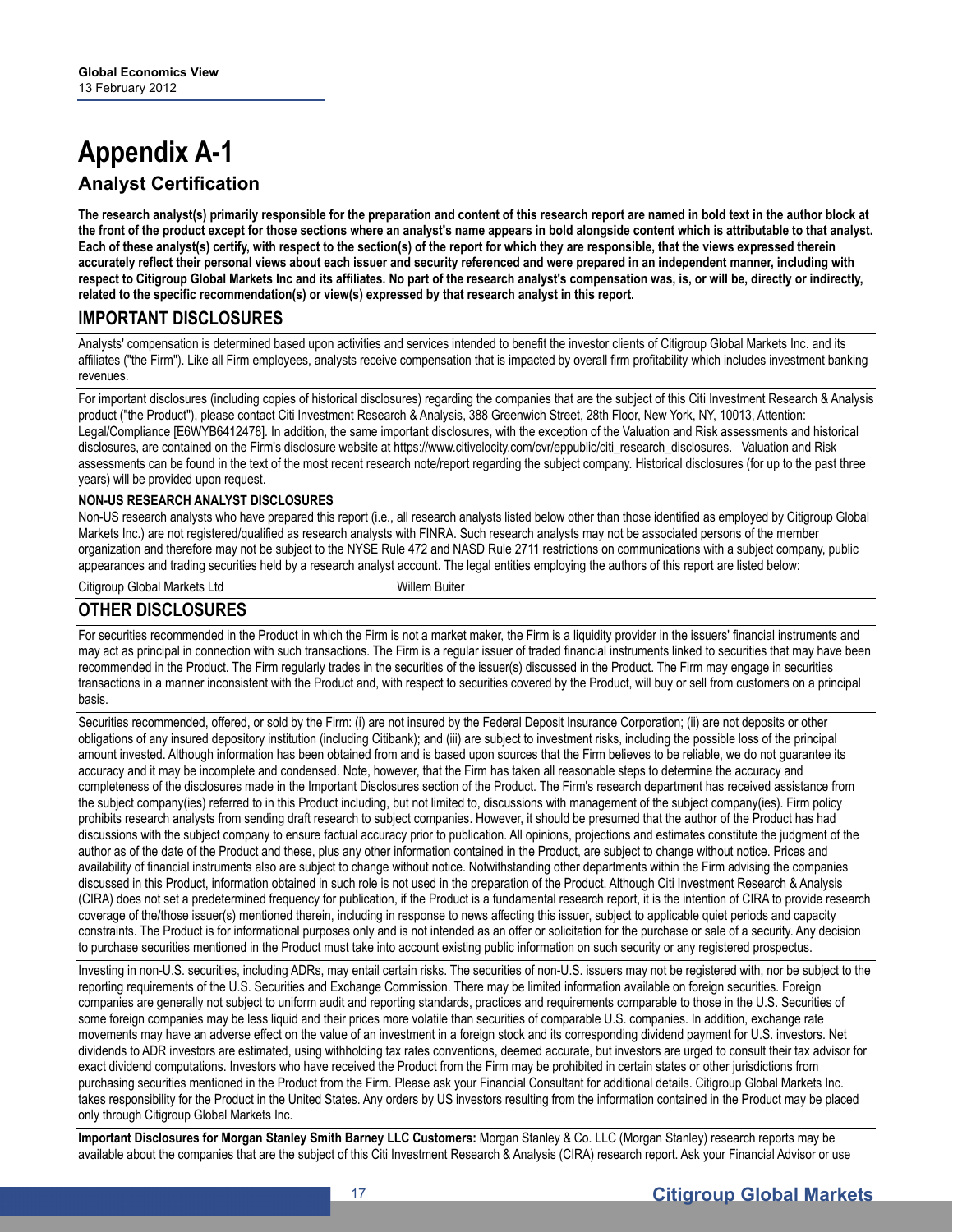smithbarney.com to view any available Morgan Stanley research reports in addition to CIRA research reports.

Important disclosure regarding the relationship between the companies that are the subject of this CIRA research report and Morgan Stanley Smith Barney LLC and its affiliates are available at the Morgan Stanley Smith Barney disclosure website at www.morganstanleysmithbarney.com/researchdisclosures. For Morgan Stanley and Citigroup Global Markets, Inc. specific disclosures, you may refer to www.morganstanley.com/researchdisclosures and https://www.citivelocity.com/cvr/eppublic/citi\_research\_disclosures.

This CIRA research report has been reviewed and approved on behalf of Morgan Stanley Smith Barney LLC. This review and approval was conducted by the same person who reviewed this research report on behalf of CIRA. This could create a conflict of interest.

**The Citigroup legal entity that takes responsibility for the production of the Product is the legal entity which the first named author is employed by.** The Product is made available in **Australia** through Citigroup Global Markets Australia Pty Ltd. (ABN 64 003 114 832 and AFSL No. 240992), participant of the ASX Group and regulated by the Australian Securities & Investments Commission. Citigroup Centre, 2 Park Street, Sydney, NSW 2000. The Product is made available in Australia to Private Banking wholesale clients through Citigroup Pty Limited (ABN 88 004 325 080 and AFSL 238098). Citigroup Pty Limited provides all financial product advice to Australian Private Banking wholesale clients through bankers and relationship managers. If there is any doubt about the suitability of investments held in Citigroup Private Bank accounts, investors should contact the Citigroup Private Bank in Australia. Citigroup companies may compensate affiliates and their representatives for providing products and services to clients. The Product is made available in **Brazil** by Citigroup Global Markets Brasil - CCTVM SA, which is regulated by CVM - Comissão de Valores Mobiliários, BACEN - Brazilian Central Bank, APIMEC - Associação dos Analistas e Profissionais de Investimento do Mercado de Capitais and ANBID - Associação Nacional dos Bancos de Investimento. Av. Paulista, 1111 - 11º andar - CEP. 01311920 - São Paulo - SP. If the Product is being made available in certain provinces of **Canada** by Citigroup Global Markets (Canada) Inc. ("CGM Canada"), CGM Canada has approved the Product. Citigroup Place, 123 Front Street West, Suite 1100, Toronto, Ontario M5J 2M3. This product is available in **Chile** through Banchile Corredores de Bolsa S.A., an indirect subsidiary of Citigroup Inc., which is regulated by the Superintendencia de Valores y Seguros. Agustinas 975, piso 2, Santiago, Chile. The Product is made available in **France** by Citigroup Global Markets Limited, which is authorised and regulated by Financial Services Authority. 1-5 Rue Paul Cézanne, 8ème, Paris, France. The Product is distributed in **Germany** by Citigroup Global Markets Deutschland AG ("CGMD"), which is regulated by Bundesanstalt fuer Finanzdienstleistungsaufsicht (BaFin). CGMD, Reuterweg 16, 60323 Frankfurt am Main. Research which relates to "securities" (as defined in the Securities and Futures Ordinance (Cap. 571 of the Laws of Hong Kong)) is issued in **Hong Kong** by, or on behalf of, Citigroup Global Markets Asia Limited which takes full responsibility for its content. Citigroup Global Markets Asia Ltd. is regulated by Hong Kong Securities and Futures Commission. If the Research is made available through Citibank, N.A., Hong Kong Branch, for its clients in Citi Private Bank, it is made available by Citibank N.A., Citibank Tower, Citibank Plaza, 3 Garden Road, Hong Kong. Citibank N.A. is regulated by the Hong Kong Monetary Authority. Please contact your Private Banker in Citibank N.A., Hong Kong, Branch if you have any queries on or any matters arising from or in connection with this document. The Product is made available in **India** by Citigroup Global Markets India Private Limited, which is regulated by Securities and Exchange Board of India. Bakhtawar, Nariman Point, Mumbai 400-021. The Product is made available in **Indonesia** through PT Citigroup Securities Indonesia. 5/F, Citibank Tower, Bapindo Plaza, Jl. Jend. Sudirman Kav. 54-55, Jakarta 12190. Neither this Product nor any copy hereof may be distributed in Indonesia or to any Indonesian citizens wherever they are domiciled or to Indonesian residents except in compliance with applicable capital market laws and regulations. This Product is not an offer of securities in Indonesia. The securities referred to in this Product have not been registered with the Capital Market and Financial Institutions Supervisory Agency (BAPEPAM-LK) pursuant to relevant capital market laws and regulations, and may not be offered or sold within the territory of the Republic of Indonesia or to Indonesian citizens through a public offering or in circumstances which constitute an offer within the meaning of the Indonesian capital market laws and regulations. The Product is made available in **Israel** through Citibank NA, regulated by the Bank of Israel and the Israeli Securities Authority. Citibank, N.A, Platinum Building, 21 Ha'arba'ah St, Tel Aviv, Israel. The Product is made available in **Italy** by Citigroup Global Markets Limited, which is authorised and regulated by Financial Services Authority. Via dei Mercanti, 12, Milan, 20121, Italy. The Product is made available in **Japan** by Citigroup Global Markets Japan Inc. ("CGMJ"), which is regulated by Financial Services Agency, Securities and Exchange Surveillance Commission, Japan Securities Dealers Association, Tokyo Stock Exchange and Osaka Securities Exchange. Shin-Marunouchi Building, 1-5-1 Marunouchi, Chiyoda-ku, Tokyo 100-6520 Japan. If the Product was distributed by SMBC Nikko Securities Inc. it is being so distributed under license. In the event that an error is found in an CGMJ research report, a revised version will be posted on the Firm's Citi Velocity website. If you have questions regarding Citi Velocity, please call (81 3) 6270-3019 for help. The Product is made available in **Korea** by Citigroup Global Markets Korea Securities Ltd., which is regulated by the Financial Services Commission, the Financial Supervisory Service and the Korea Financial Investment Association (KOFIA). Citibank Building, 39 Da-dong, Jung-gu, Seoul 110-180, Korea. KOFIA makes available registration information of research analysts on its website. Please visit the following website if you wish to find KOFIA registration information on research analysts of Citigroup Global Markets Korea Securities Ltd. http://dis.kofia.or.kr/fs/dis2/fundMgr/DISFundMgrAnalystPop.jsp?companyCd2=A03030&pageDiv=02. The Product is made available in **Malaysia** by Citigroup Global Markets Malaysia Sdn Bhd (Company No. 460819-D) ("CGMM") to its clients and CGMM takes responsibility for its contents. CGMM is regulated by the Securities Commission of Malaysia. Please contact CGMM at Level 43 Menara Citibank, 165 Jalan Ampang, 50450 Kuala Lumpur, Malaysia in respect of any matters arising from, or in connection with, the Product. The Product is made available in **Mexico** by Acciones y Valores Banamex, S.A. De C. V., Casa de Bolsa, Integrante del Grupo Financiero Banamex ("Accival") which is a wholly owned subsidiary of Citigroup Inc. and is regulated by Comision Nacional Bancaria y de Valores. Reforma 398, Col. Juarez, 06600 Mexico, D.F. In **New Zealand** the Product is made available to 'wholesale clients' only as defined by s5C(1) of the Financial Advisers Act 2008 ('FAA') through Citigroup Global Markets Australia Pty Ltd (ABN 64 003 114 832 and AFSL No. 240992), an overseas financial adviser as defined by the FAA, participant of the ASX Group and regulated by the Australian Securities & Investments Commission. Citigroup Centre, 2 Park Street, Sydney, NSW 2000. The Product is made available in **Pakistan** by Citibank N.A. Pakistan branch, which is regulated by the State Bank of Pakistan and Securities Exchange Commission, Pakistan. AWT Plaza, 1.1. Chundrigar Road, P.O. Box 4889, Karachi-74200. The Product is made available in the **Philippines** through Citicorp Financial Services and Insurance Brokerage Philippines, Inc., which is regulated by the Philippines Securities and Exchange Commission. 20th Floor Citibank Square Bldg. The Product is made available in the Philippines through Citibank NA Philippines branch, Citibank Tower, 8741 Paseo De Roxas, Makati City, Manila. Citibank NA Philippines NA is regulated by The Bangko Sentral ng Pilipinas. The Product is made available in **Poland** by Dom Maklerski Banku Handlowego SA an indirect subsidiary of Citigroup Inc., which is regulated by Komisja Nadzoru Finansowego. Dom Maklerski Banku Handlowego S.A. ul.Senatorska 16, 00-923 Warszawa. The Product is made available in the **Russian Federation** through ZAO Citibank, which is licensed to carry out banking activities in the Russian Federation in accordance with the general banking license issued by the Central Bank of the Russian Federation and brokerage activities in accordance with the license issued by the Federal Service for Financial Markets. Neither the Product nor any information contained in the Product shall be considered as advertising the securities mentioned in this report within the territory of the Russian Federation or outside the Russian Federation. The Product does not constitute an appraisal within the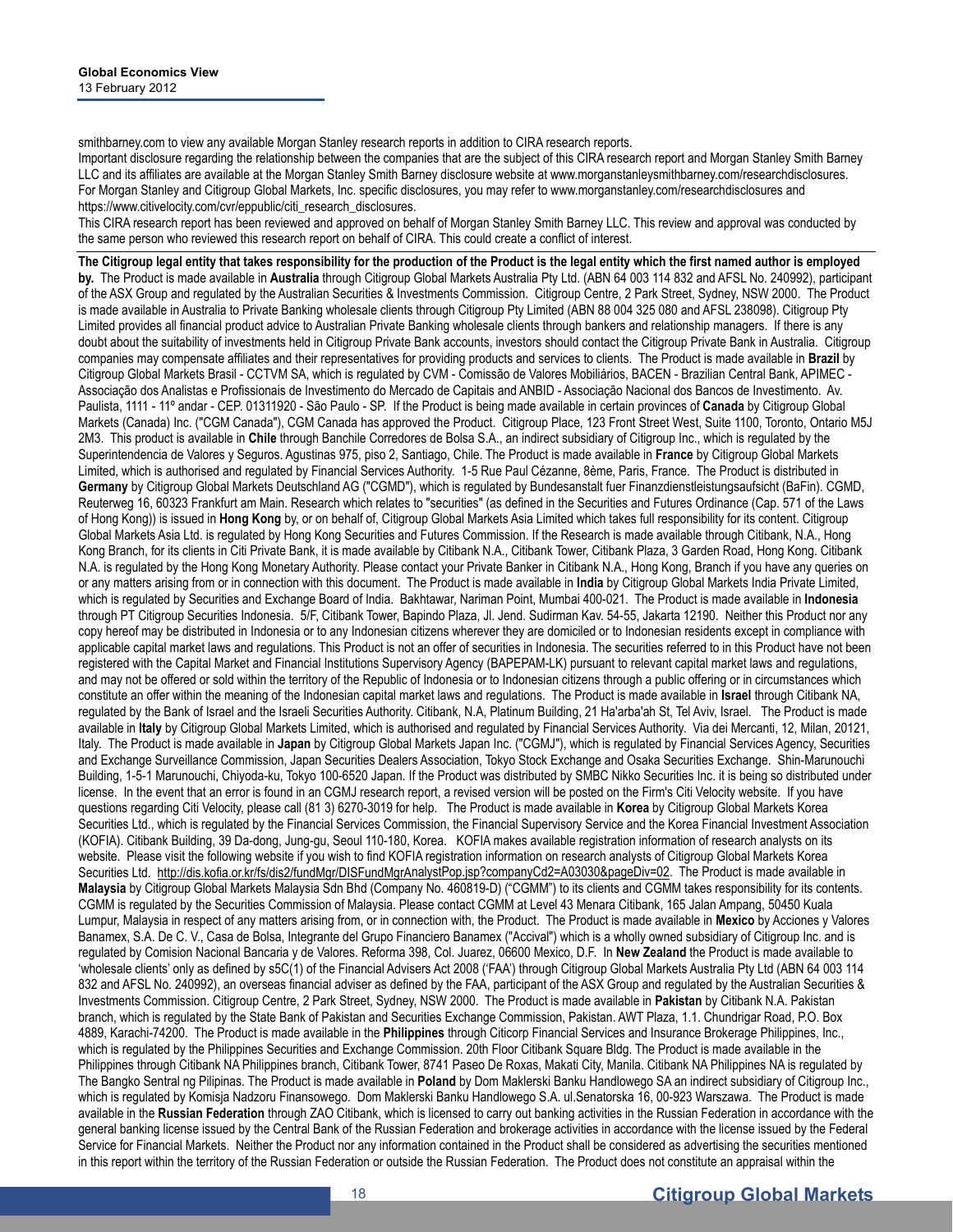meaning of the Federal Law of the Russian Federation of 29 July 1998 No. 135-FZ (as amended) On Appraisal Activities in the Russian Federation. 8-10 Gasheka Street, 125047 Moscow. The Product is made available in **Singapore** through Citigroup Global Markets Singapore Pte. Ltd. ("CGMSPL"), a capital markets services license holder, and regulated by Monetary Authority of Singapore. Please contact CGMSPL at 1 Temasek Avenue, #39-02 Millenia Tower, Singapore 039192, in respect of any matters arising from, or in connection with, the analysis of this document. This report is intended for recipients who are accredited, expert and institutional investors as defined under the Securities and Futures Act (Cap. 289). The Product is made available by The Citigroup Private Bank in Singapore through Citibank, N.A., Singapore Branch, a licensed bank in Singapore that is regulated by Monetary Authority of Singapore. Please contact your Private Banker in Citibank N.A., Singapore Branch if you have any queries on or any matters arising from or in connection with this document. This report is intended for recipients who are accredited, expert and institutional investors as defined under the Securities and Futures Act (Cap. 289). This report is distributed in Singapore by Citibank Singapore Ltd ("CSL") to selected Citigold/Citigold Private Clients. CSL provides no independent research or analysis of the substance or in preparation of this report. Please contact your Citigold//Citigold Private Client Relationship Manager in CSL if you have any queries on or any matters arising from or in connection with this report. This report is intended for recipients who are accredited investors as defined under the Securities and Futures Act (Cap. 289). Citigroup Global Markets (Pty) Ltd. is incorporated in the **Republic of South Africa** (company registration number 2000/025866/07) and its registered office is at 145 West Street, Sandton, 2196, Saxonwold. Citigroup Global Markets (Pty) Ltd. is regulated by JSE Securities Exchange South Africa, South African Reserve Bank and the Financial Services Board. The investments and services contained herein are not available to private customers in South Africa. The Product is made available in **Spain** by Citigroup Global Markets Limited, which is authorised and regulated by Financial Services Authority. 29 Jose Ortega Y Gassef, 4th Floor, Madrid, 28006, Spain. The Product is made available in the **Republic of China** through Citigroup Global Markets Taiwan Securities Company Ltd. ("CGMTS"), 14 and 15F, No. 1, Songzhi Road, Taipei 110, Taiwan and/or through Citibank Securities (Taiwan) Company Limited ("CSTL"), 14 and 15F, No. 1, Songzhi Road, Taipei 110, Taiwan, subject to the respective license scope of each entity and the applicable laws and regulations in the Republic of China. CGMTS and CSTL are both regulated by the Securities and Futures Bureau of the Financial Supervisory Commission of Taiwan, the Republic of China. No portion of the Product may be reproduced or quoted in the Republic of China by the press or any third parties [without the written authorization of CGMTS and CSTL]. If the Product covers securities which are not allowed to be offered or traded in the Republic of China, neither the Product nor any information contained in the Product shall be considered as advertising the securities or making recommendation of the securities in the Republic of China. The Product is for informational purposes only and is not intended as an offer or solicitation for the purchase or sale of a security or financial products. Any decision to purchase securities or financial products mentioned in the Product must take into account existing public information on such security or the financial products or any registered prospectus. The Product is made available in **Thailand** through Citicorp Securities (Thailand) Ltd., which is regulated by the Securities and Exchange Commission of Thailand. 18/F, 22/F and 29/F, 82 North Sathorn Road, Silom, Bangrak, Bangkok 10500, Thailand. The Product is made available in **Turkey** through Citibank AS which is regulated by Capital Markets Board. Tekfen Tower, Eski Buyukdere Caddesi # 209 Kat 2B, 23294 Levent, Istanbul, Turkey. In the **U.A.E**, these materials (the "Materials") are communicated by Citigroup Global Markets Limited, DIFC branch ("CGML"), an entity registered in the Dubai International Financial Center ("DIFC") and licensed and regulated by the Dubai Financial Services Authority ("DFSA") to Professional Clients and Market Counterparties only and should not be relied upon or distributed to Retail Clients. A distribution of the different CIRA ratings distribution, in percentage terms for Investments in each sector covered is made available on request. Financial products and/or services to which the Materials relate will only be made available to Professional Clients and Market Counterparties. The Product is made available in **United Kingdom** by Citigroup Global Markets Limited, which is authorised and regulated by Financial Services Authority. This material may relate to investments or services of a person outside of the UK or to other matters which are not regulated by the FSA and further details as to where this may be the case are available upon request in respect of this material. Citigroup Centre, Canada Square, Canary Wharf, London, E14 5LB. The Product is made available in **United States** by Citigroup Global Markets Inc, which is a member of FINRA and registered with the US Securities and Exchange Commission. 388 Greenwich Street, New York, NY 10013. Unless specified to the contrary, within EU Member States, the Product is made available by Citigroup Global Markets Limited, which is regulated by Financial Services Authority. Pursuant to Comissão de Valores Mobiliários Rule 483, Citi is required to disclose whether a Citi related company or business has a commercial relationship with the subject company. Considering that Citi operates multiple businesses in more than 100 countries around the world, it is likely that Citi has a commercial relationship with the subject company.

Many European regulators require that a firm must establish, implement and make available a policy for managing conflicts of interest arising as a result of publication or distribution of investment research. The policy applicable to CIRA's Products can be found at https://www.citivelocity.com/cvr/eppublic/citi\_research\_disclosures.

Compensation of equity research analysts is determined by equity research management and Citigroup's senior management and is not linked to specific transactions or recommendations.

The Product may have been distributed simultaneously, in multiple formats, to the Firm's worldwide institutional and retail customers. The Product is not to be construed as providing investment services in any jurisdiction where the provision of such services would not be permitted.

Subject to the nature and contents of the Product, the investments described therein are subject to fluctuations in price and/or value and investors may get back less than originally invested. Certain high-volatility investments can be subject to sudden and large falls in value that could equal or exceed the amount invested. Certain investments contained in the Product may have tax implications for private customers whereby levels and basis of taxation may be subject to change. If in doubt, investors should seek advice from a tax adviser. The Product does not purport to identify the nature of the specific market or other risks associated with a particular transaction. Advice in the Product is general and should not be construed as personal advice given it has been prepared without taking account of the objectives, financial situation or needs of any particular investor. Accordingly, investors should, before acting on the advice, consider the appropriateness of the advice, having regard to their objectives, financial situation and needs. Prior to acquiring any financial product, it is the client's responsibility to obtain the relevant offer document for the product and consider it before making a decision as to whether to purchase the product. With the exception of our product that is made available only to Qualified Institutional Buyers (QIBs), CIRA concurrently disseminates its research via proprietary and non-proprietary electronic distribution platforms. Periodically, individual CIRA analysts may also opt to circulate research posted on such platforms to one or more clients by email. Such email distribution is discretionary and is done only after the research has been disseminated via the aforementioned distribution channels. CIRA simultaneously distributes product that is limited to QIBs only through email distribution.

The level and types of services provided by CIRA analysts to clients may vary depending on various factors such as the client's individual preferences as to the frequency and manner of receiving communications from analysts, the client's risk profile and investment focus and perspective (e.g. market-wide, sector specific, long term, short-term etc.), the size and scope of the overall client relationship with Citi and legal and regulatory constraints.